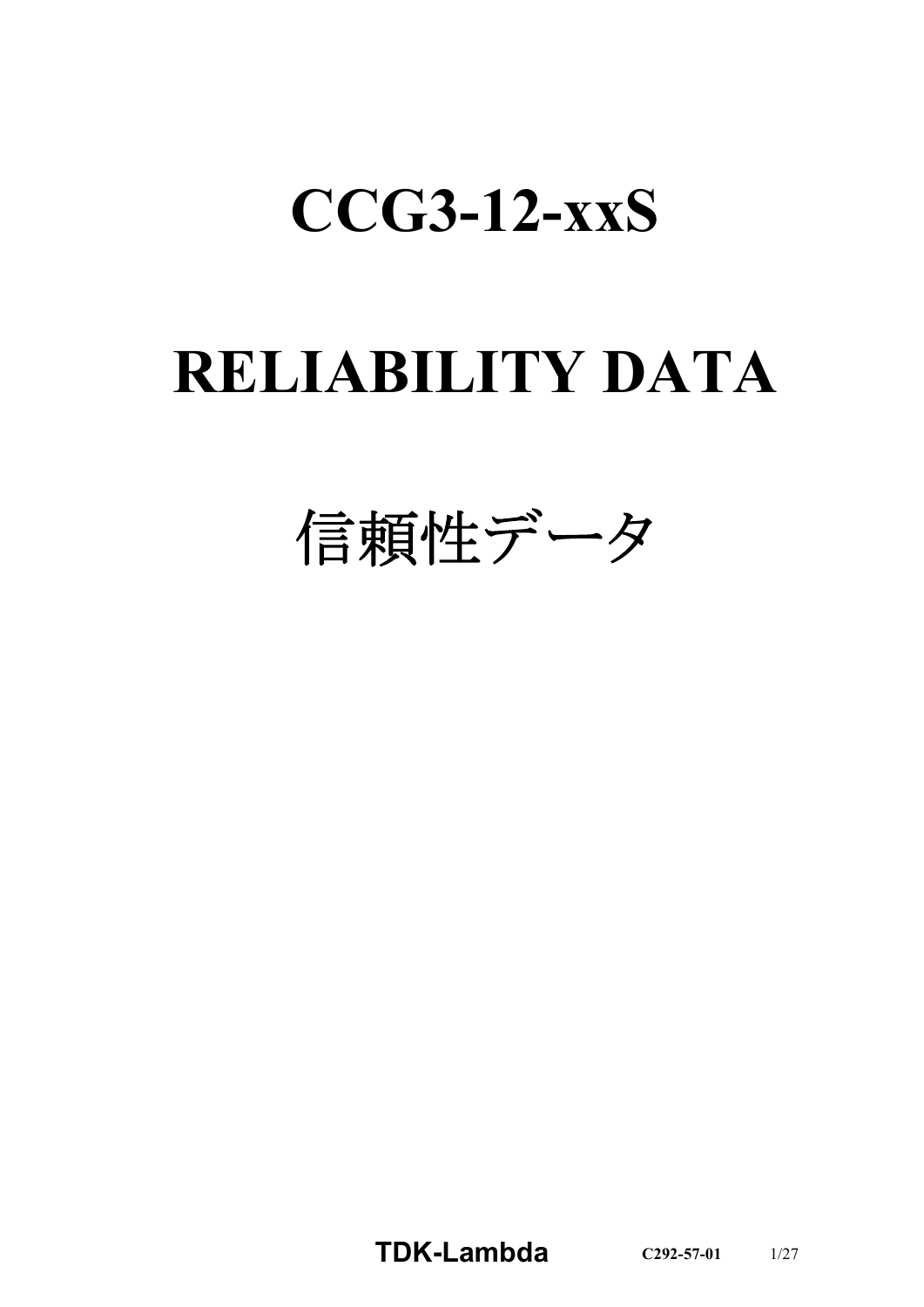#### *RWS 50B-600B Series* **CCG3-12-xxS**

#### **INDEX**

#### PAGE

| 1.  | MTBF計算値                                                                   | $\mathcal{R}$ |
|-----|---------------------------------------------------------------------------|---------------|
| 2.  | 部品ディレーティング<br><b>Components Derating</b>                                  | 6             |
| 3.  | Main Components Temperature Rise AT List ················<br>主要部品温度上昇值    | 8             |
| 4.  | アブノーマル試験 Abnormal Test ………………………………………………                                 | 9             |
| 5.  | 振動試験                                                                      | 12            |
| 6.  | 衝撃試験                                                                      | 14            |
|     | 7. ノイズシミュレート試験                                                            | 16            |
| 8.  | はんだ耐熱性試験 Resistance to Soldering Heat Test ······························ | 18            |
| 9.  | 熱衝擊試験 Thermal Shock Test …………………………………………………                              | 22            |
| 10. | High Temperature and High Humidity Bias Test<br>高温加湿通電試験                  | 24            |
| 11. | 高温連続通電試験                                                                  | 26            |

#### 使用記号 Terminology Used

|       | +Vin …… + 入力端子                | + Input Terminal                   |
|-------|-------------------------------|------------------------------------|
|       | -Vin ……… 入力端子                 | - Input Terminal                   |
|       | RC ••••••• リモートON/OFFコントロール端子 | Remote ON/OFF Control Terminal     |
|       | +Vout $\cdots \cdots$ + 出力端子  | $+$ Output Terminal                |
|       | -Vout ……. 出力端子                | - Output Terminal                  |
|       | TRM ······ 出力電圧外部可変用端子        | Output Voltage Adjustment Terminal |
| FG    | ・・・・・・・ フレームグラウンド             | Frame GND                          |
| $\pm$ | ・・・・・・ 接地                     | Earth                              |

※記載のデータは代表機種の測定結果ですが、全ての製品はほぼ同等の特性です。

当社標準測定条件における結果であり、参考値としてお考え願います。

The data is the measurement result of a representative model,

but all products show almost the same characteristics.

Test results are reference data based on our standard measurement condition.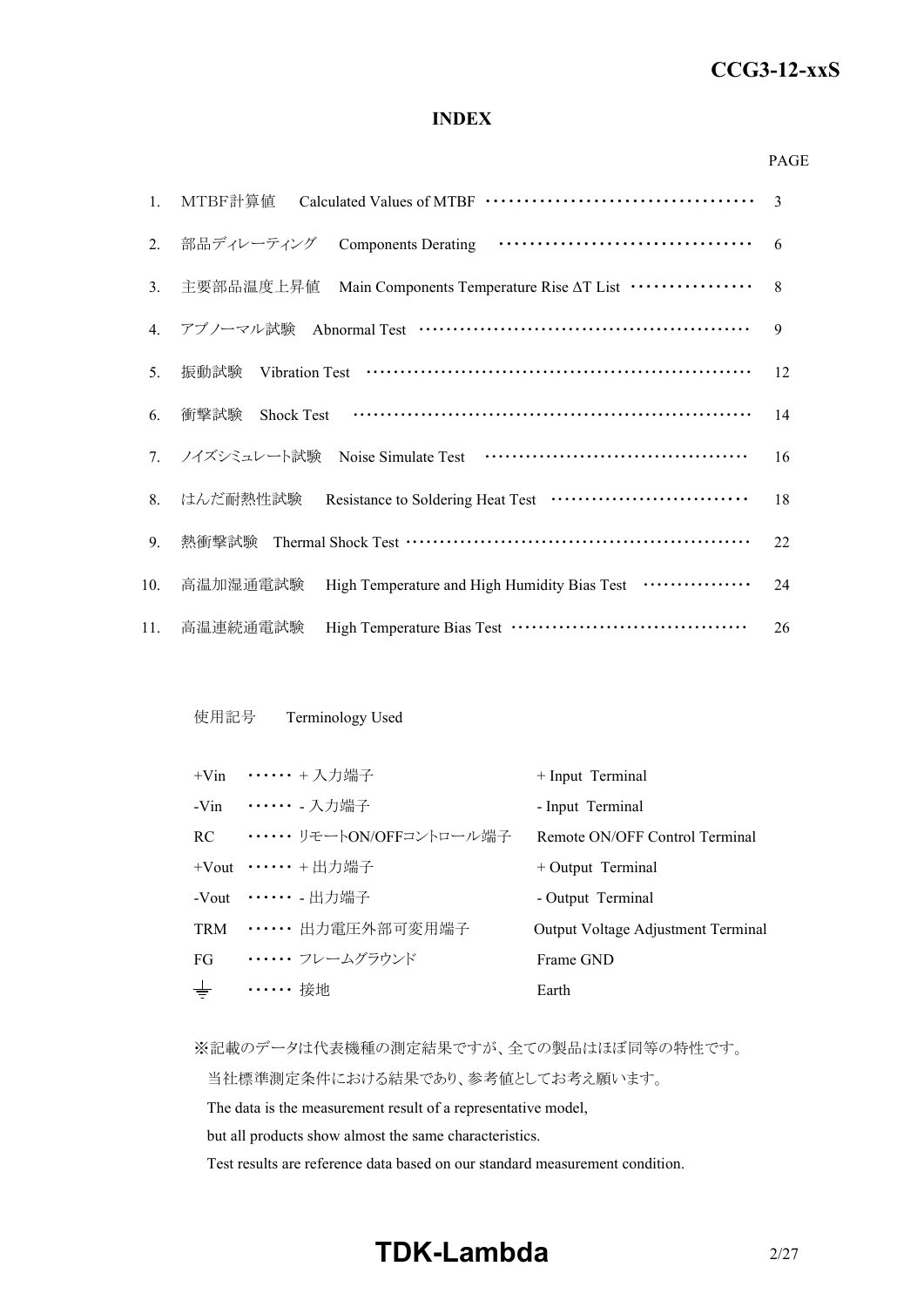## *RWS 50B-600B Series* **CCG3-12-xxS**

#### **1. MTBF**計算値 **Calculated Values of MTBF**

**MODEL : CCG3-12-05S, CCG3-12-12S**

#### **(1)** 算出方法 **Calculating Method**

Telcordiaの部品ストレス解析法(\*1)で算出されています。 故障率λssは、それぞれの部品ごとに電気ストレスと動作温度によって決定されます。 Calculated based on parts stress reliability prediction of Telcordia(\*1). Individual failure rate λss is calculated by the electric stress and temperature rise of the each devices.

> \*1: Telcordia document "Reliability Prediction Procedure for Electronic Equipment" (Document number SR-332,Issue3)

$$
\langle \hat{\mathbf{g}} | \mathbf{H} \mathbf{x} \rangle \qquad MTBF = \frac{1}{\lambda_{\text{equip}}} = \frac{1}{\pi_E \sum_{i=1}^{m} N_i \cdot \lambda_{\text{ssi}}} \times 10^9 \qquad \text{iff } (\text{hours})
$$
\n
$$
\lambda_{\text{ssi}} = \lambda_{\text{Gi}} \cdot \pi_{\text{Qi}} \cdot \pi_{\text{Si}} \cdot \pi_{\text{Ti}}
$$

$$
\lambda_{\text{equip}} : \hat{\pm} \circledR \circledR \circledR \circledR
$$
\n
$$
\lambda_{\text{equip}}
$$
\n
$$
\therefore \hat{\pm} \circledR \circledR
$$
\n
$$
\text{Total Equipment failure rate (FITs = Failure in 109 hours)}
$$

- <sup>l</sup>*Gi* : i 番目の部品に対する基礎故障率 Generic failure rate for the ith device
- <sup>p</sup>*Qi* : i番目の部品に対する品質ファクタ Quality factor for the ith device
- <sup>p</sup>*Si* : i番目の部品に対するストレスファクタ Stress factor for the ith device
- <sup>p</sup>*Ti* : i番目の部品に対する温度ファクタ Temperature factor for the ith device
- *m* : 異なる部品の数 Number of different device types
- *Ni* : i番目の部品の個数 Quantity of ith device type
- <sup>p</sup>*<sup>E</sup>* : 機器の環境ファクタ Equipment environmental factor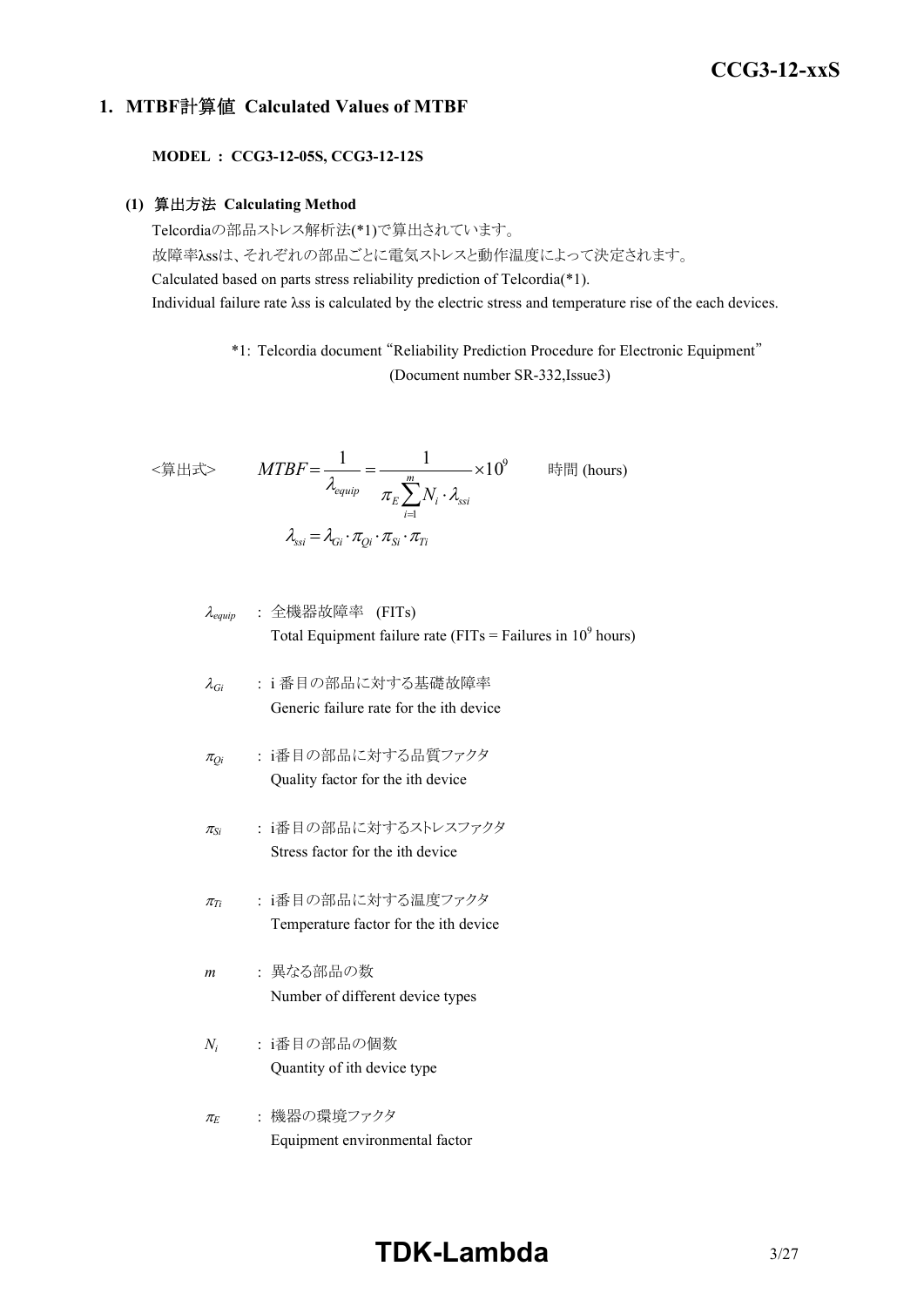#### **(2) MTBF**値 **MTBF Values**

- 条件 Conditions
	- · 入力電圧 : 12VDC ·環境ファクタ : GF (Ground, Fixed) Input Voltage Environmental Factor



| $(2)-1$ CCG3-12-05S |
|---------------------|
|                     |

| Ambient        | MTBF                        |                              |  |  |  |  |  |  |  |
|----------------|-----------------------------|------------------------------|--|--|--|--|--|--|--|
| temperature    | Output Current: 0.30A (50%) | Output Current: 0.60A (100%) |  |  |  |  |  |  |  |
| $25^{\circ}$ C | 15,856,191 (hours)          | 13,099,939 (hours)           |  |  |  |  |  |  |  |
| $40^{\circ}$ C | 10,349,009 (hours)          | 8,349,094 (hours)            |  |  |  |  |  |  |  |
| $60^{\circ}$ C | 5,089,693 (hours)           | 3,930,177 (hours)            |  |  |  |  |  |  |  |
| $85^{\circ}$ C | 1,684,095 (hours)           | 1,265,968 (hours)            |  |  |  |  |  |  |  |
| $92.5$ °C      | 1,153,359 (hours)           |                              |  |  |  |  |  |  |  |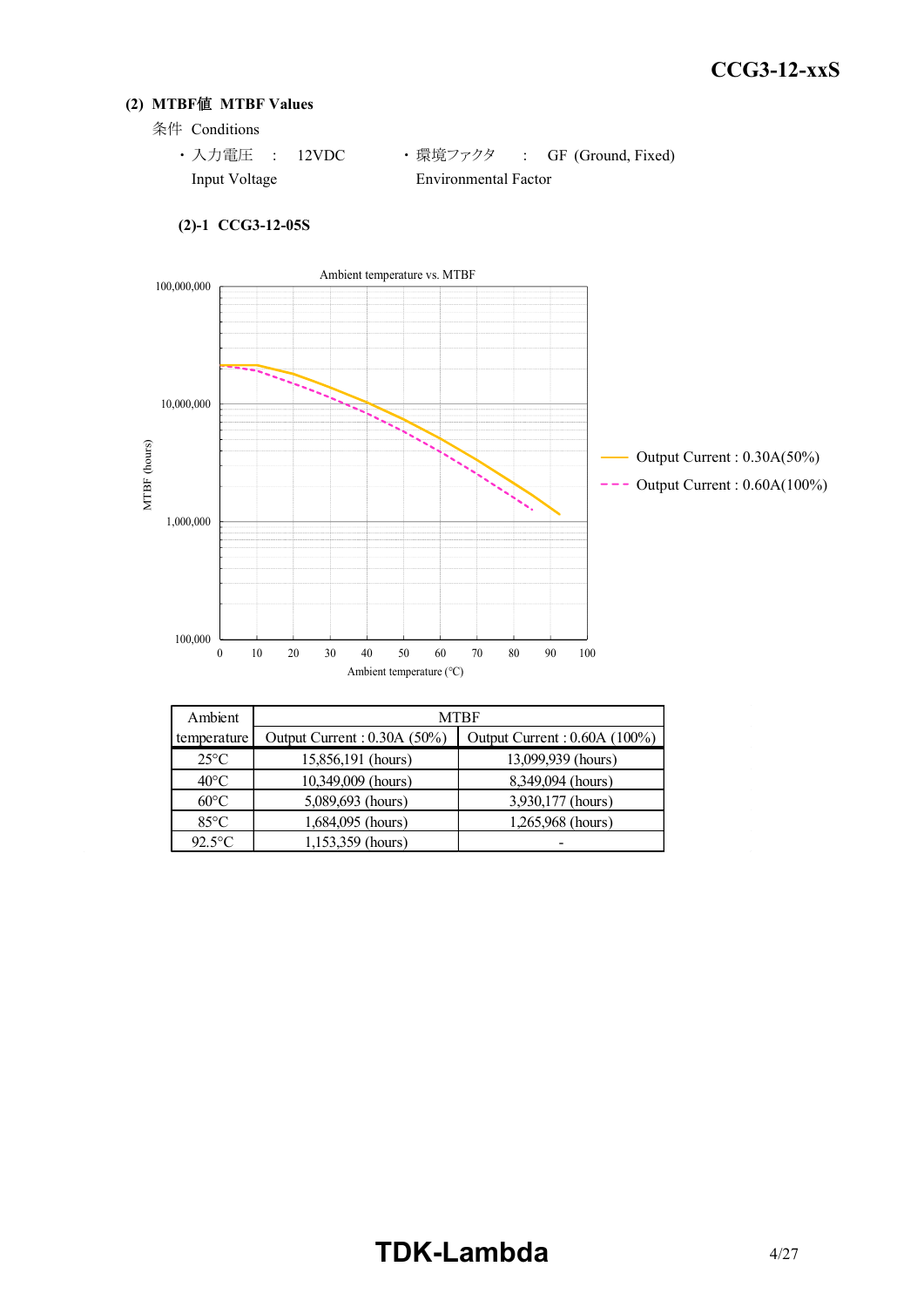#### **(2)-2 CCG3-12-12S**



| Ambient        | <b>MTBF</b>                   |                               |  |  |  |
|----------------|-------------------------------|-------------------------------|--|--|--|
| temperature    | Output Current : 0.125A (50%) | Output Current : 0.25A (100%) |  |  |  |
| $25^{\circ}$ C | 16,855,461 (hours)            | 13,710,140 (hours)            |  |  |  |
| $40^{\circ}$ C | 11,078,316 (hours)            | 8,856,291 (hours)             |  |  |  |
| $60^{\circ}$ C | 5,570,733 (hours)             | 4,286,203 (hours)             |  |  |  |
| $85^{\circ}$ C | 1,890,366 (hours)             | 1,413,411 (hours)             |  |  |  |
| $92.5$ °C      | 1,299,279 (hours)             |                               |  |  |  |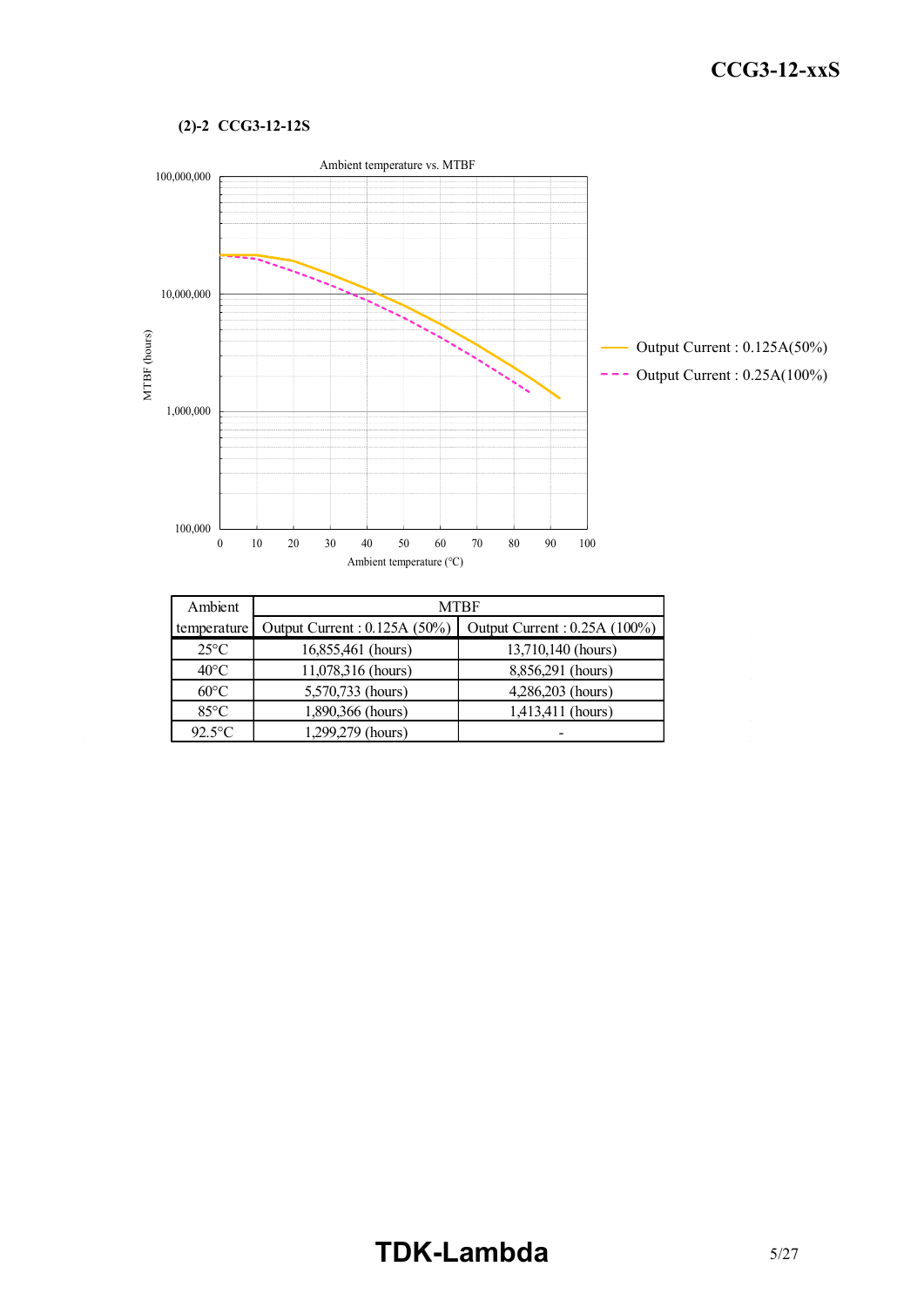## **2.** 部品ディレーティング **Components Derating**

**MODEL : CCG3-12-05S, CCG3-12-12S**

#### **(1)** 算出方法 **Calculating Method**

- (a) 測定方法 Measuring Method
	- 入力電圧 : 12VDC • 出力電流 : CCG3-12-05S 0.6A (100%) Input Voltage Output Current CCG3-12-12S 0.25A (100%) • 周囲温度 : 85°C · 哈却法 : 自然空冷 Ambient Temperature Cooling Natural Convection ・ 取り付け : 水平置き Mounting Horizontal
- (b) 半導体 Semiconductors

ケース温度、消費電力、熱抵抗より使用状態の接合点温度を求め最大定格、接合点温度との比較を 求めました。

Compared with maximum junction temperature and actual one which is calculated based on case temperature, power dissipation and thermal impedance.

- (c) IC、抵抗、コンデンサ等 IC, Resistors, Capacitors, etc. 周囲温度、使用状態、消費電力など、個々の値は設計基準内に入っています。 Ambient temperature, operating condition, power dissipation and so on are within derating criteria.
- (d) 熱抵抗算出方法 Calculating method of thermal impedance

|                                     | $\theta_{j-c} = \frac{T_j(\text{max}) - T_c}{P_j(\text{max})}$ $\theta_{j-a} = \frac{T_j(\text{max}) - T_a}{P_j(\text{max})}$ | $\theta_{j-l} = \frac{T_j(\text{max}) - T_l}{P(\text{max})}$ |
|-------------------------------------|-------------------------------------------------------------------------------------------------------------------------------|--------------------------------------------------------------|
| $T_c$                               | : ディレーティングの始まるケース温度 一般に25℃<br>Case Temperature at Start Point of Derating; 25°C in General                                    |                                                              |
| $T_a$                               | : ディレーティングの始まる周囲温度 一般に25℃<br>Ambient Temperature at Start Point of Derating; 25°C in General                                  |                                                              |
| $T_I$                               | : ディレーティングの始まるリード温度 一般に25℃<br>Lead Temperature at Start Point of Derating; 25°C in General                                    |                                                              |
| $(P_{ch}(\text{max}))$              | $P_i$ (max) : 最大接合点(チャネル)損失<br>Maximum Junction (channel) Dissipation                                                         |                                                              |
| $(T_{ch}(\text{max}))$              | $T_j$ (max) : 最大接合点(チャネル)温度<br>Maximum Junction (channel) Temperature                                                         |                                                              |
| $\theta_{i-c}$<br>$(\theta_{ch-c})$ | : 接合点(チャネル)からケースまでの熱抵抗<br>Thermal Impedance between Junction (channel) and Case                                               |                                                              |
| $\theta_{i-a}$<br>$(\theta_{ch-a})$ | : 接合点から周囲までの熱抵抗<br>Thermal Impedance between Junction (channel) and Air                                                       |                                                              |
| $\theta_{i-l}$<br>$(\theta_{ch-l})$ | : 接合点からリードまでの熱抵抗<br>Thermal Impedance between Junction (channel) and Lead                                                     |                                                              |

## **TDK-Lambda** 6/27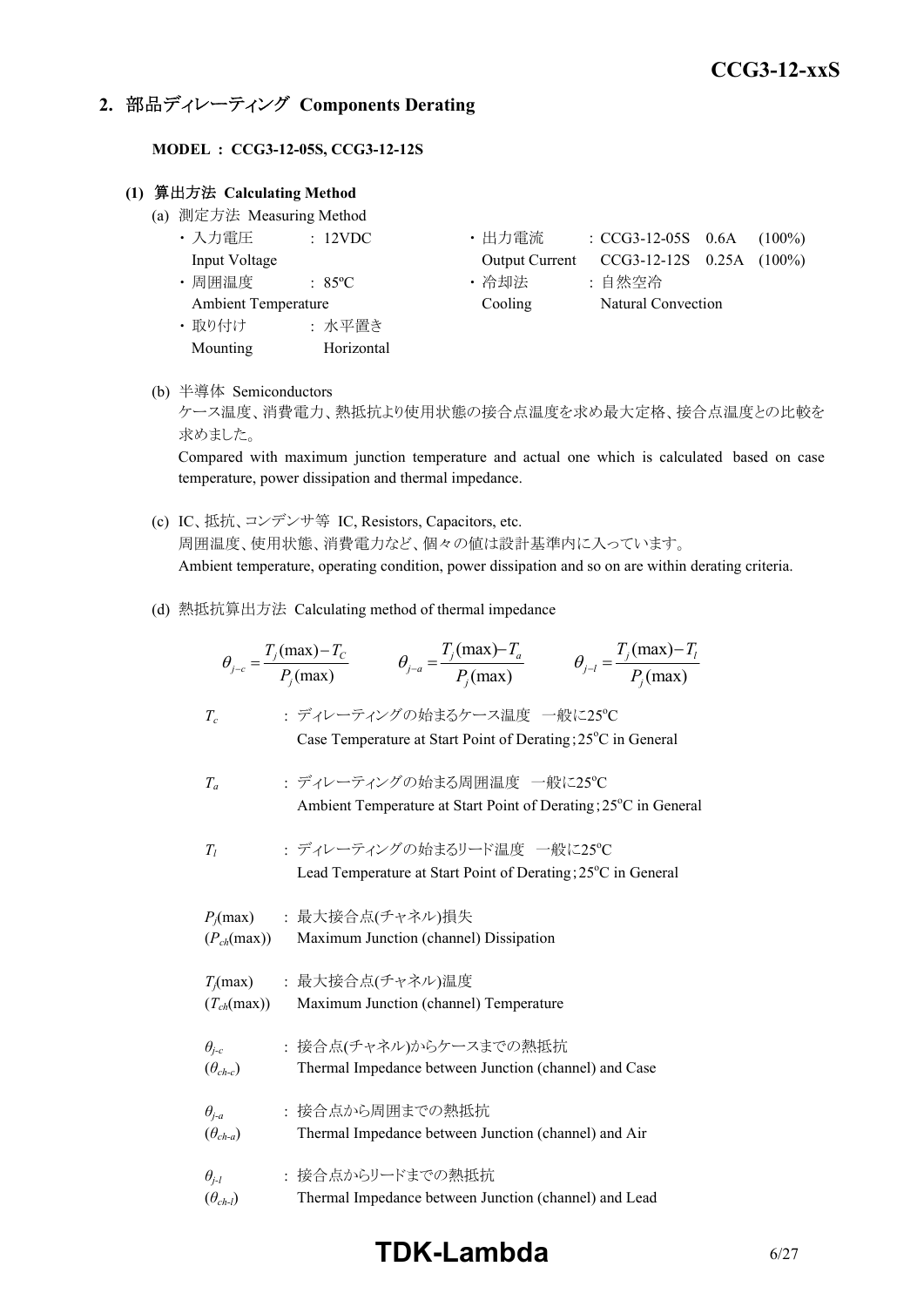#### *RWS 50B-600B Series* **CCG3-12-xxS**

## **(2)** 部品ディレーティング表 **Components Derating List**

#### **(2)-1 CCG3-12-05S**

| 部品番号             | 部品名                 | 最大定格                         | 使用状態                       | ディレーティング率       |
|------------------|---------------------|------------------------------|----------------------------|-----------------|
| Location No.     | Part Name           | Maximum Rating               | <b>Actual Rating</b>       | Derating Factor |
| Οl               | <b>CHIP MOS FET</b> | $Tj$ (max) : $150^{\circ}$ C | $Ti: 114.8$ <sup>o</sup> C | 76.5%           |
| D <sub>101</sub> | <b>CHIP SBD</b>     | $Tj$ (max) : $150^{\circ}$ C | $Ti: 114.5^{\circ}C$       | 76.3%           |
| D <sub>102</sub> | <b>CHIP SBD</b>     | $Tj$ (max) : $150^{\circ}$ C | $Ti: 114.5^{\circ}C$       | 76.3%           |
| A1               | <b>CHIP IC</b>      | $Tj$ (max) : $150^{\circ}$ C | $Ti: 111.0^{\circ}C$       | 74.0%           |
| A <sub>101</sub> | <b>CHIP IC</b>      | $Tj$ (max) : $150^{\circ}$ C | $Ti: 106.4$ <sup>o</sup> C | 71.0%           |
| PC <sub>1</sub>  | <b>CHIP COUPLER</b> | $Ti$ (max) : 125 °C          | $Ti: 106.7$ <sup>o</sup> C | 85.3%           |

#### **(2)-2 CCG3-12-12S**

| 部品番号              | 部品名                 | 最大定格                         | 使用状態                       | ディレーティング率       |
|-------------------|---------------------|------------------------------|----------------------------|-----------------|
| Location No.      | Part Name           | Maximum Rating               | <b>Actual Rating</b>       | Derating Factor |
|                   | <b>CHIP MOS FET</b> | $Tj$ (max) : $150^{\circ}$ C | $Ti: 113.2$ <sup>o</sup> C | 75.5%           |
| D <sub>10</sub> 1 | <b>CHIP SBD</b>     | $Tj$ (max) : $150^{\circ}$ C | $Ti: 108.6$ °C             | 72.4%           |
| D <sub>102</sub>  | <b>CHIP SBD</b>     | $Tj$ (max) : $150^{\circ}$ C | $Ti: 108.6$ °C             | 72.4%           |
| A1                | CHIP IC             | $Ti$ (max) : $150^{\circ}$ C | $Ti: 111.0^{\circ}C$       | 74.0%           |
| A <sub>101</sub>  | <b>CHIP IC</b>      | $Ti$ (max) : $150^{\circ}$ C | $Ti: 106.4$ <sup>o</sup> C | 71.0%           |
| PC <sub>1</sub>   | <b>CHIP COUPLER</b> | $Ti$ (max) : $125^{\circ}$ C | $Ti: 103.8$ <sup>o</sup> C | 83.1%           |

# **TDK-Lambda** 7/27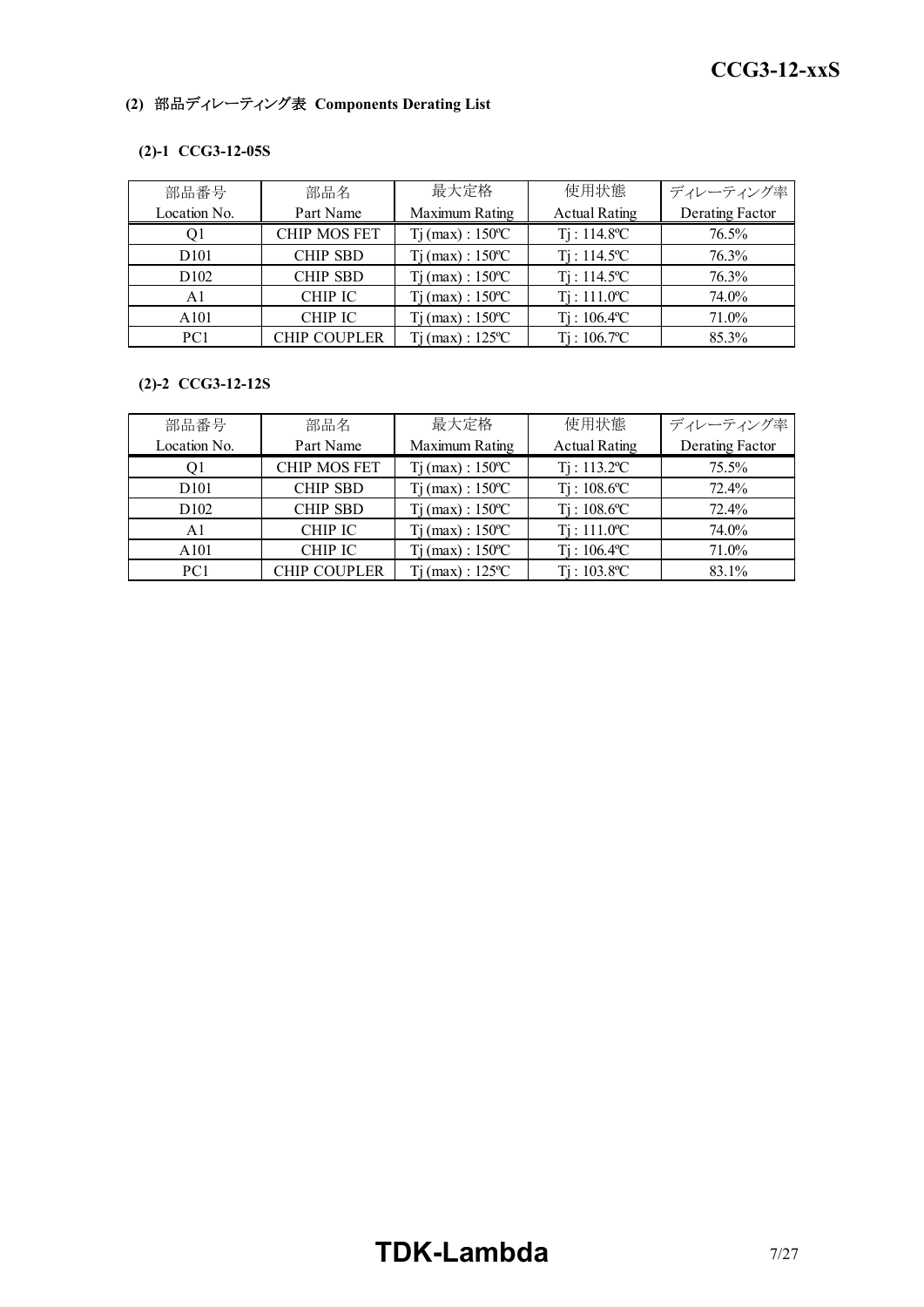#### *INSTRUCTION MANUAL* **3.** 主要部品温度上昇値 **Main Components Temperature Rise ΔT List**

**MODEL : CCG3-12-05S, CCG3-12-12S**

## **(1)** 測定条件 **Measuring Conditions** • 入力電圧 : 12VDC · 出力電流 : CCG3-12-05S 0.6A (100%) Input Voltage Output Current CCG3-12-12S 0.25A (100%) • 周囲温度 | 35℃ | 1 → 冷却法 | 1 + 自然空冷 Ambient Temperature Cooling Natural Convection ・ 取り付け : 水平置き Mounting Horizontal



#### **(2)** 測定結果 **Measuring Results**

**(2)-1 CCG3-12-05S**

| 部品番号             | 部品名                 | 温度上昇值 ΔT              |  |  |
|------------------|---------------------|-----------------------|--|--|
| Location No.     | Part Name           | Temperature Rise      |  |  |
| O1               | <b>CHIP MOS FET</b> | $27.2$ <sup>o</sup> C |  |  |
| D <sub>101</sub> | <b>CHIP SBD</b>     | $25.0$ <sup>o</sup> C |  |  |
| D <sub>102</sub> | <b>CHIP SBD</b>     | $25.0$ <sup>o</sup> C |  |  |
| A1               | <b>CHIP IC</b>      | $25.7$ <sup>o</sup> C |  |  |
| A101             | <b>CHIP IC</b>      | $21.2^{\circ}$ C      |  |  |
| PC1              | <b>CHIP COUPLER</b> | $20.7$ <sup>o</sup> C |  |  |
| L1               | <b>CHOKE COIL</b>   | $17.6$ <sup>o</sup> C |  |  |
| Τ1               | TRANS, PULSE        | $25.9$ °C             |  |  |

#### **(2)-2 CCG3-12-12S**

| 部品番号              | 部品名                 | 温度上昇值 ΔT              |
|-------------------|---------------------|-----------------------|
| Location No.      | Part Name           | Temperature Rise      |
| O1                | <b>CHIP MOS FET</b> | $26.1$ <sup>o</sup> C |
| D <sub>10</sub> 1 | <b>CHIP SBD</b>     | $20.5$ °C             |
| D <sub>102</sub>  | <b>CHIP SBD</b>     | $20.5^{\circ}$ C      |
| A <sub>1</sub>    | <b>CHIP IC</b>      | $22.5^{\circ}$ C      |
| A101              | <b>CHIP IC</b>      | $16.6$ °C             |
| PC1               | <b>CHIP COUPLER</b> | $17.9$ °C             |
| L1                | <b>CHOKE COIL</b>   | $15.5$ <sup>o</sup> C |
| Τ1                | TRANS, PULSE        | $23.3$ <sup>o</sup> C |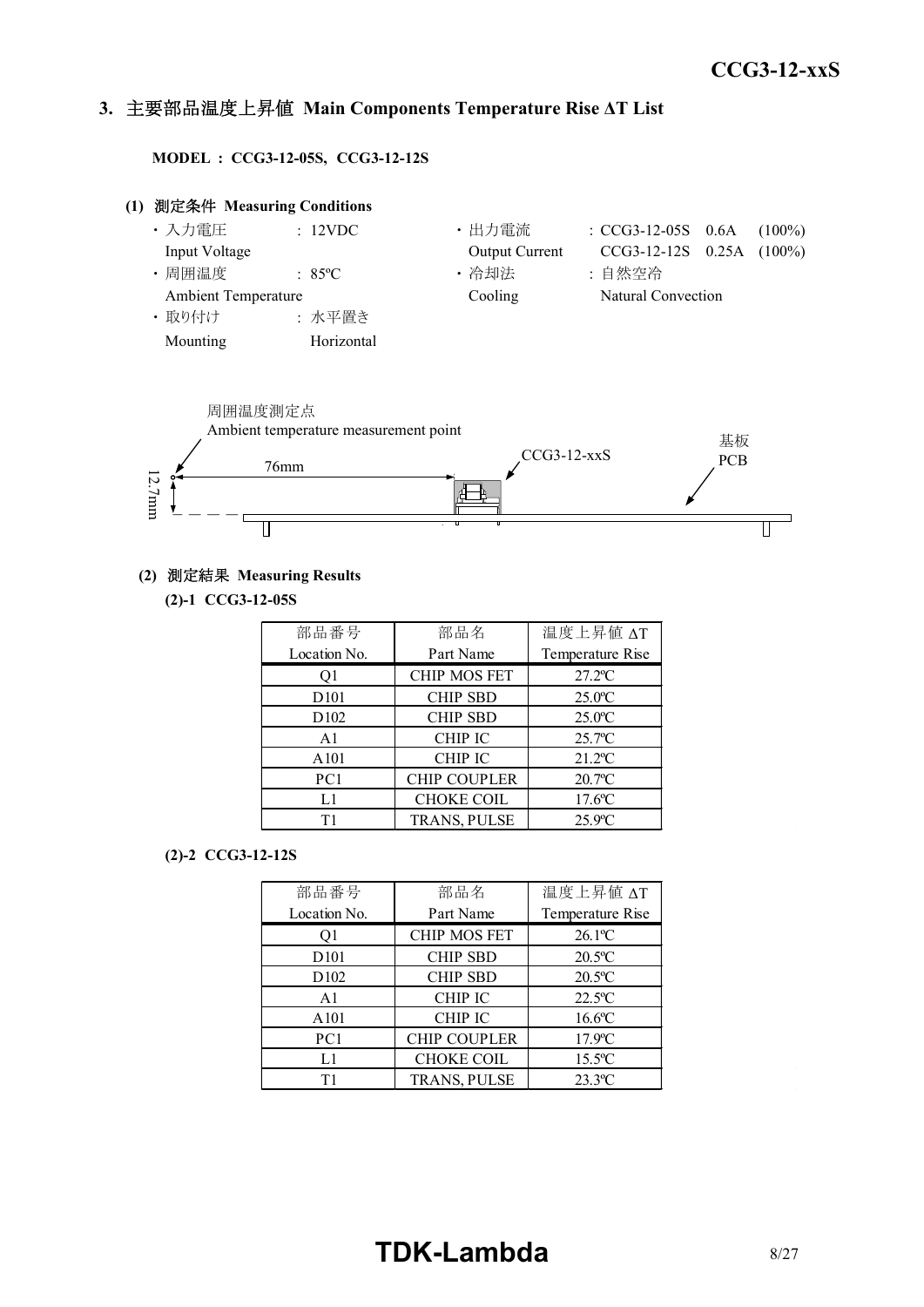### **4.** アブノーマル試験 **Abnormal Test**

**MODEL : CCG3-12-05S, CCG3-12-12S**

#### **(1)** 試験条件 **Test Conditions**

| ・入力電圧                      | : 18VDC                        |  |
|----------------------------|--------------------------------|--|
| Input Voltage              |                                |  |
| ・出力電流                      | : $CCG3-12-05S$ 0.6A $(100\%)$ |  |
| <b>Output Current</b>      | $CCG3-12-12S$ 0.25A $(100\%)$  |  |
| ・周囲温度                      | $: 25^{\circ}$ C               |  |
| <b>Ambient Temperature</b> |                                |  |

#### **(2)** 試験回路 **Test Circuit**



 $\cdot$  ヒューズ (F1) : 3.15A (DC86V11CT 3.15A, SOC) Fuse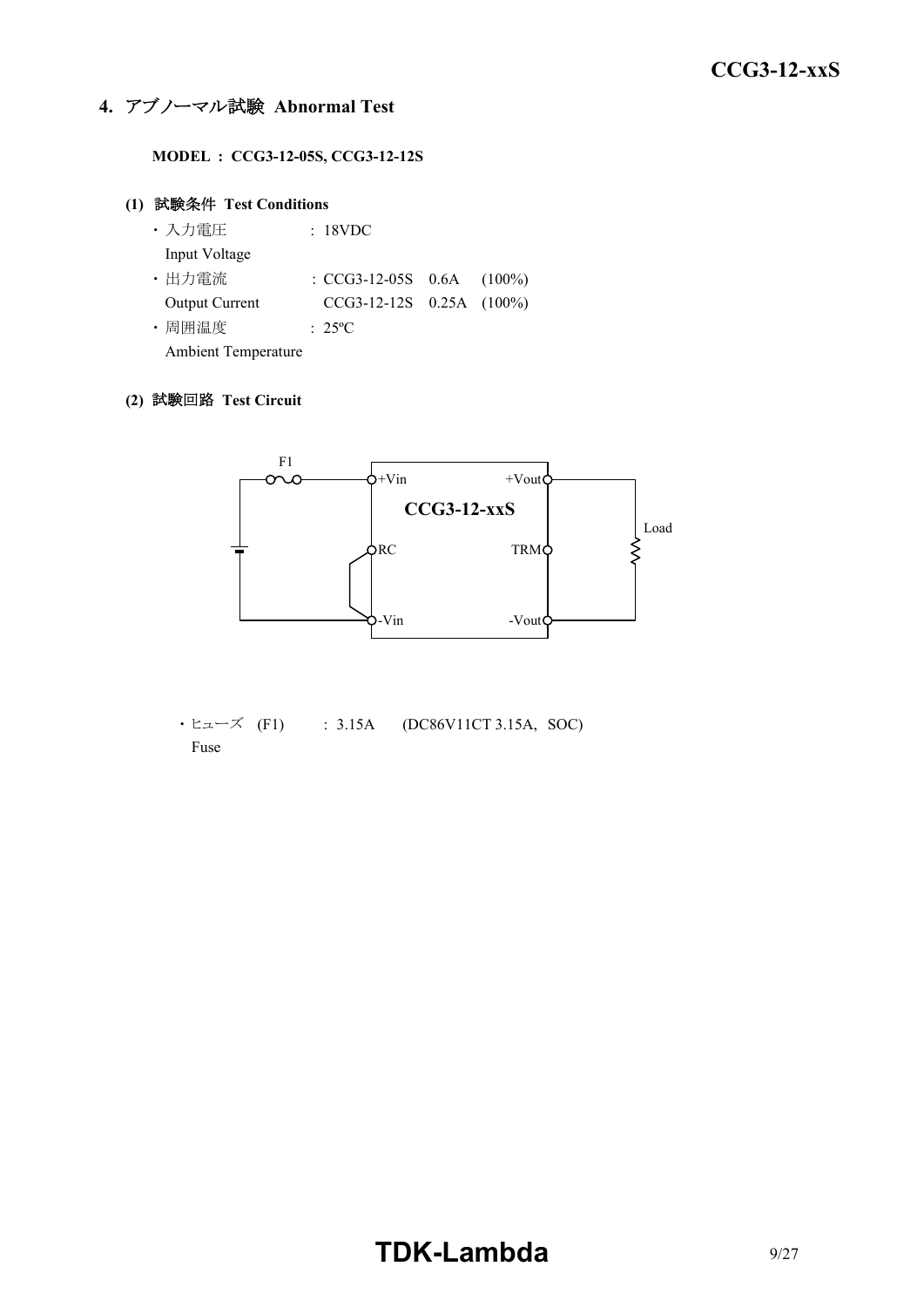### **(3)** 試験結果 **Test Results**

## **(3)-1 CCG3-12-05S**

|                | (J)-1<br>CCG3-12-055<br>(Da:Damaged) |                                                             |                                                          |                                                                 |                       |             |             |           |                                                                                |         |                                   |                                                    |                                        |           |             |                         |                                              |
|----------------|--------------------------------------|-------------------------------------------------------------|----------------------------------------------------------|-----------------------------------------------------------------|-----------------------|-------------|-------------|-----------|--------------------------------------------------------------------------------|---------|-----------------------------------|----------------------------------------------------|----------------------------------------|-----------|-------------|-------------------------|----------------------------------------------|
|                |                                      | Test position                                               |                                                          | Test<br>mode                                                    |                       |             |             |           |                                                                                |         |                                   |                                                    |                                        |           | Test result |                         |                                              |
|                |                                      |                                                             |                                                          |                                                                 | $\rm{a}$              | $\mathbf b$ | $\mathbf c$ | ${\rm d}$ | $\mathbf{e}% _{B}=\mathbf{e}_{B}+\mathbf{e}_{B}+\mathbf{e}_{B}+\mathbf{e}_{B}$ | f       | $\mathbf{g}$                      | h                                                  | I                                      |           | k           | 1                       |                                              |
| No.            | 部品No.                                | 試験端子                                                        | $\ddot{\checkmark}$<br>$\Xi$<br>$\mathbf{I}$<br>$\vdash$ | 才<br>$\mathcal{I}$<br>$\mathcal{I}$<br>$\overline{\phantom{a}}$ |                       | 発 発<br>火 煙  | 破裂          | 異<br>臭    | 赤<br>熱                                                                         | 破<br>損  | ヒ<br>그<br>$\mathcal{I}$<br>ズ<br>断 | $\circ$<br>$\boldsymbol{\nabla}$<br>$\overline{P}$ | $\bigcirc$<br>$\mathcal{C}$<br>$\rm P$ | 出力<br>断   | 変化なし        | そ<br>$\varnothing$<br>他 | 記事                                           |
|                | Location<br>No.                      | Test<br>point                                               | Short                                                    | Open                                                            | $\operatorname{Fire}$ | Smoke       | Burst       | Smell     | Red hot                                                                        | Damaged | Fuse blown                        |                                                    |                                        | No output | No change   | Others                  | Note                                         |
|                |                                      | $D-S$                                                       | $\bullet$                                                |                                                                 |                       |             |             |           |                                                                                | €       | $\overline{\bullet}$              |                                                    |                                        | e         |             |                         | Da:SH1                                       |
|                |                                      | $D-G$                                                       | $\bullet$                                                |                                                                 |                       |             |             |           |                                                                                | e       | $\bullet$                         |                                                    |                                        | 0         |             |                         | Da:SH1                                       |
| $\mathbf{1}$   | Q1                                   | $G-S$                                                       | ●                                                        |                                                                 |                       |             |             |           |                                                                                |         |                                   |                                                    |                                        | C         |             |                         |                                              |
|                |                                      | D                                                           |                                                          | $\bullet$                                                       |                       |             |             |           |                                                                                |         |                                   |                                                    |                                        | e         |             |                         |                                              |
|                |                                      | $\rm S$                                                     |                                                          | $\bullet$                                                       |                       |             |             |           |                                                                                |         |                                   |                                                    |                                        | 0         |             |                         |                                              |
|                |                                      | $\mathbf G$                                                 |                                                          |                                                                 |                       |             |             |           |                                                                                |         |                                   |                                                    |                                        | O         |             |                         |                                              |
| 2              | D101                                 | $A-K$                                                       | $\bullet$                                                |                                                                 |                       |             |             |           |                                                                                |         |                                   |                                                    | ●                                      |           |             |                         |                                              |
|                |                                      | $\mathbf{A} / \mathbf{K}$                                   |                                                          | $\bullet$                                                       |                       |             |             |           |                                                                                |         |                                   |                                                    |                                        |           |             | $\bullet$               | 効率低下 Efficiency down                         |
| $\mathfrak{Z}$ | D <sub>102</sub>                     | $\mathbf{A}\text{-}\mathbf{K}$<br>$\mathbf{A} / \mathbf{K}$ |                                                          | $\bullet$                                                       |                       |             |             |           |                                                                                |         |                                   |                                                    |                                        |           |             | $\bullet$               | 効率低下 Efficiency down                         |
|                |                                      | $1 - 2$                                                     |                                                          |                                                                 |                       |             |             |           |                                                                                |         |                                   |                                                    |                                        |           |             | $\bullet$               | 出力電圧増加 Output voltage increase               |
|                |                                      | $3 - 4$                                                     |                                                          |                                                                 |                       |             |             |           |                                                                                |         |                                   |                                                    |                                        | 0         |             |                         |                                              |
|                |                                      | $\mathbf{1}$                                                |                                                          | $\bullet$                                                       |                       |             |             |           |                                                                                |         |                                   |                                                    | e                                      |           |             | $\bullet$               | 出力電圧増加 Output voltage increase               |
| $\overline{4}$ | PC1                                  | $\overline{c}$                                              |                                                          | $\bullet$                                                       |                       |             |             |           |                                                                                |         |                                   |                                                    | e                                      |           |             | $\bullet$               | 出力電圧増加 Output voltage increase               |
|                |                                      | 3                                                           |                                                          | 0                                                               |                       |             |             |           |                                                                                |         |                                   |                                                    |                                        |           |             | $\bullet$               | 出力電圧増加 Output voltage increase               |
|                |                                      | $\overline{\mathbf{4}}$                                     |                                                          | $\bullet$                                                       |                       |             |             |           |                                                                                |         |                                   |                                                    | $\bullet$                              |           |             | $\bullet$               | 出力電圧増加 Output voltage increase               |
|                |                                      |                                                             | $\bullet$                                                |                                                                 |                       |             |             |           |                                                                                |         |                                   |                                                    |                                        |           | $\bullet$   |                         |                                              |
| 5              | L1                                   |                                                             |                                                          | О                                                               |                       |             |             |           |                                                                                |         |                                   |                                                    |                                        | ●         |             |                         |                                              |
|                |                                      | $1 - 2$                                                     | $\bullet$                                                |                                                                 |                       |             |             |           |                                                                                |         | $\bullet$                         |                                                    |                                        | $\bullet$ |             |                         |                                              |
|                |                                      | $2 - 3$                                                     | $\bullet$                                                |                                                                 |                       |             |             |           |                                                                                |         |                                   |                                                    | 0                                      |           |             |                         |                                              |
|                |                                      | $3 - 4$                                                     |                                                          |                                                                 |                       |             |             |           |                                                                                |         | œ                                 |                                                    |                                        | O         |             |                         |                                              |
|                |                                      | $5 - 6$                                                     | $\bullet$                                                |                                                                 |                       |             |             |           |                                                                                |         |                                   |                                                    |                                        |           | $\bullet$   |                         |                                              |
|                |                                      | $6 - 7$                                                     | $\bullet$                                                |                                                                 |                       |             |             |           |                                                                                |         |                                   |                                                    | $\bullet$                              |           |             |                         |                                              |
|                |                                      | $7 - 8$                                                     | ●                                                        |                                                                 |                       |             |             |           |                                                                                |         |                                   |                                                    |                                        |           | 0           |                         |                                              |
| 6              | T1                                   | $\mathbf{1}$                                                |                                                          | $\bullet$                                                       |                       |             |             |           |                                                                                |         |                                   |                                                    |                                        |           | $\bullet$   |                         |                                              |
|                |                                      | $\overline{c}$                                              |                                                          | $\bullet$                                                       |                       |             |             |           |                                                                                |         |                                   |                                                    |                                        | 0         |             |                         |                                              |
|                |                                      | 3                                                           |                                                          | ●                                                               |                       |             |             |           |                                                                                |         |                                   |                                                    |                                        | 0         |             |                         |                                              |
|                |                                      | $\overline{\mathbf{4}}$                                     |                                                          | $\bullet$                                                       |                       |             |             |           |                                                                                |         |                                   |                                                    |                                        |           | $\bullet$   |                         |                                              |
|                |                                      | 5                                                           |                                                          | $\bullet$                                                       |                       |             |             |           |                                                                                |         |                                   |                                                    |                                        |           |             | ●                       | 効率低下 Efficiency down                         |
|                |                                      | 6<br>$\overline{7}$                                         |                                                          | ●                                                               |                       |             |             |           |                                                                                |         |                                   |                                                    |                                        |           |             | ●                       | 効率低下 Efficiency down                         |
|                |                                      | 8                                                           |                                                          | $\bullet$<br>●                                                  |                       |             |             |           |                                                                                |         |                                   |                                                    |                                        |           |             | O<br>$\bullet$          | 効率低下 Efficiency down<br>効率低下 Efficiency down |
|                |                                      |                                                             |                                                          |                                                                 |                       |             |             |           |                                                                                |         |                                   |                                                    |                                        |           |             |                         |                                              |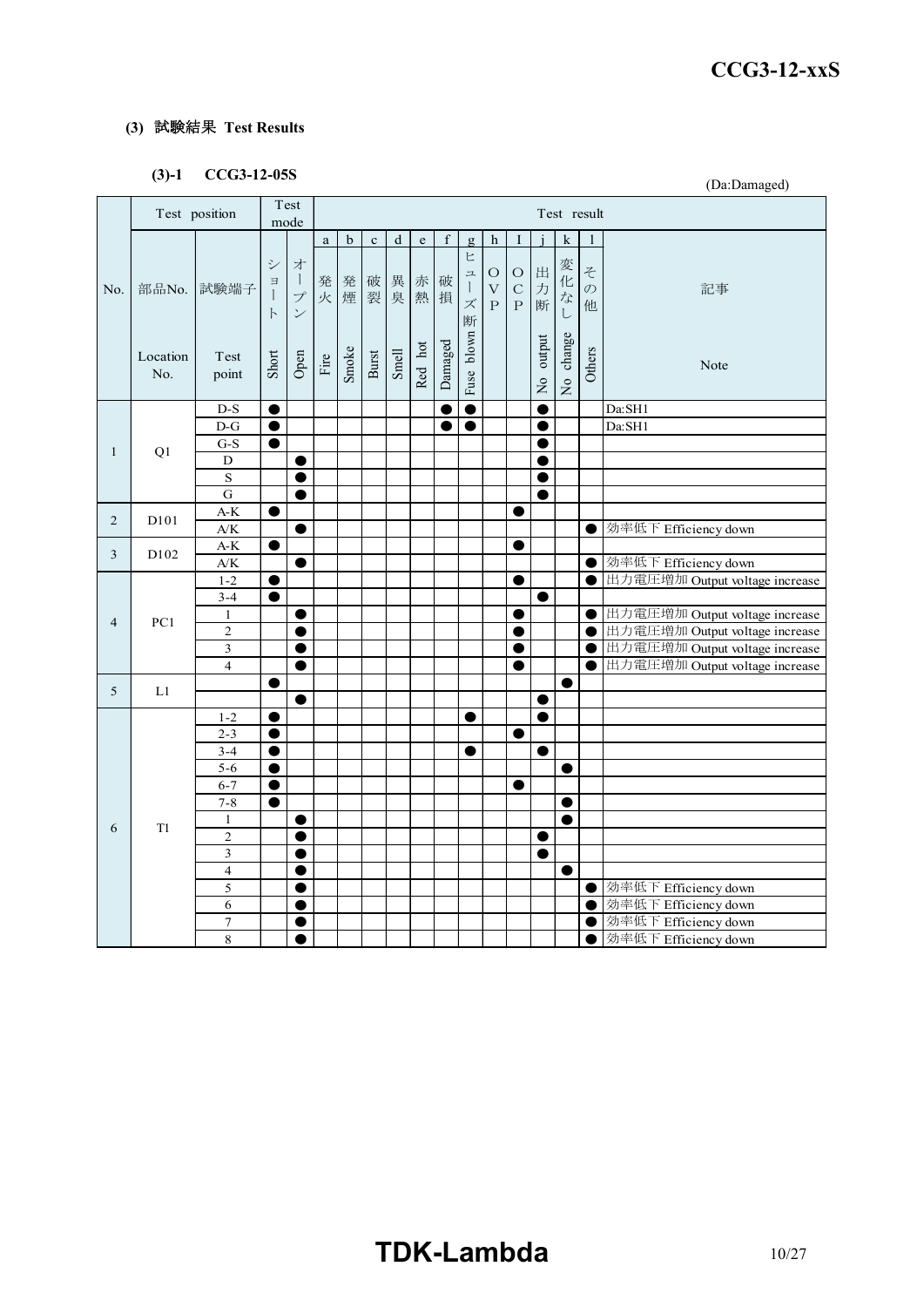#### *RWS 50B-600B Series* **CCG3-12-xxS**

#### **(3)-2 CCG3-12-12S**

(Da:Damaged)

|                |                   | Test position                                               | Test<br>Test result<br>mode                                 |                                                    |        |             |             |             |             |             |                                         |                                               |                                              |             |                |                         |                                |
|----------------|-------------------|-------------------------------------------------------------|-------------------------------------------------------------|----------------------------------------------------|--------|-------------|-------------|-------------|-------------|-------------|-----------------------------------------|-----------------------------------------------|----------------------------------------------|-------------|----------------|-------------------------|--------------------------------|
|                |                   |                                                             |                                                             |                                                    | a      | $\mathbf b$ | $\mathbf c$ | $\mathbf d$ | $\mathbf e$ | $\mathbf f$ | $\mathbf{g}$                            | h                                             | <b>I</b>                                     |             | k              |                         |                                |
| No.            |                   | 部品No. 試験端子                                                  | $\ddot{\checkmark}$<br>$\equiv$<br>$\mathbf{I}$<br>$\vdash$ | 才<br>$\overline{\phantom{a}}$<br>プ<br>$\mathcal V$ | 発<br>火 | 発<br>煙      | 破<br>裂      | 異<br>臭      | 赤<br>熱      | 破<br>損      | ヒ<br>$\equiv$<br>$\mathbb{I}$<br>ズ<br>断 | $\circ$<br>$\bar{\mathbf{V}}$<br>$\, {\bf P}$ | $\rm{O}$<br>$\overline{C}$<br>$\overline{P}$ | 出<br>力<br>断 | 変化な<br>$\cup$  | そ<br>$\mathcal{O}$<br>他 | 記事                             |
|                | Location<br>No.   | Test<br>point                                               | Short                                                       | Open                                               | Fire   | Smoke       | Burst       | Smell       | Red hot     | Damaged     | Fuse blown                              |                                               |                                              | No output   | No change      | Others                  | Note                           |
|                |                   | $D-S$                                                       | $\bullet$                                                   |                                                    |        |             |             |             |             |             | $\bullet$                               |                                               |                                              | C           |                |                         | Da:SH1                         |
|                |                   | $D-G$                                                       | $\bullet$                                                   |                                                    |        |             |             |             |             |             | $\bullet$                               |                                               |                                              |             |                |                         | Da:SH1                         |
| $\mathbf{1}$   | Q1                | $G-S$                                                       | $\bullet$                                                   |                                                    |        |             |             |             |             |             |                                         |                                               |                                              | e           |                |                         |                                |
|                |                   | $\overline{D}$                                              |                                                             |                                                    |        |             |             |             |             |             |                                         |                                               |                                              | C           |                |                         |                                |
|                |                   | $\,$ S                                                      |                                                             |                                                    |        |             |             |             |             |             |                                         |                                               |                                              |             |                |                         |                                |
|                |                   | $\overline{G}$                                              |                                                             | ●                                                  |        |             |             |             |             |             |                                         |                                               |                                              | e           |                |                         |                                |
| $\overline{2}$ | D <sub>10</sub> 1 | $\mathbf{A}\text{-}\mathbf{K}$                              | $\bullet$                                                   |                                                    |        |             |             |             |             |             |                                         |                                               |                                              |             |                |                         |                                |
|                |                   | $A/K$                                                       | $\bullet$                                                   |                                                    |        |             |             |             |             |             |                                         |                                               | ●                                            |             |                | C                       | 効率低下 Efficiency down           |
| 3              | D <sub>102</sub>  | $\mathbf{A}\text{-}\mathbf{K}$<br>$\mathbf{A} / \mathbf{K}$ |                                                             | $\bullet$                                          |        |             |             |             |             |             |                                         |                                               |                                              |             |                | $\bullet$               | 効率低下 Efficiency down           |
|                |                   | $1 - 2$                                                     | $\bullet$                                                   |                                                    |        |             |             |             |             |             |                                         |                                               | ●                                            |             |                | $\bullet$               | 出力電圧増加 Output voltage increase |
|                |                   | $3 - 4$                                                     | $\bullet$                                                   |                                                    |        |             |             |             |             |             |                                         |                                               |                                              | ●           |                |                         |                                |
|                |                   | $\mathbf{1}$                                                |                                                             | $\bullet$                                          |        |             |             |             |             |             |                                         |                                               |                                              |             |                | $\bullet$               | 出力電圧増加 Output voltage increase |
| $\overline{4}$ | PC1               | $\overline{2}$                                              |                                                             | O                                                  |        |             |             |             |             |             |                                         |                                               |                                              |             |                | $\bullet$               | 出力電圧増加 Output voltage increase |
|                |                   | 3                                                           |                                                             | ●                                                  |        |             |             |             |             |             |                                         |                                               |                                              |             |                | $\bullet$               | 出力電圧増加 Output voltage increase |
|                |                   | $\overline{4}$                                              |                                                             | $\bullet$                                          |        |             |             |             |             |             |                                         |                                               | 0                                            |             |                | $\bullet$               | 出力電圧増加 Output voltage increase |
| 5              | L1                |                                                             | O                                                           |                                                    |        |             |             |             |             |             |                                         |                                               |                                              |             | $\bullet$      |                         |                                |
|                |                   |                                                             |                                                             |                                                    |        |             |             |             |             |             |                                         |                                               |                                              | ●           |                |                         |                                |
|                |                   | $1 - 2$                                                     | $\bullet$                                                   |                                                    |        |             |             |             |             |             | $\bullet$                               |                                               |                                              | $\bullet$   |                |                         |                                |
|                |                   | $2 - 3$                                                     | $\bullet$                                                   |                                                    |        |             |             |             |             |             |                                         |                                               |                                              |             |                |                         |                                |
|                |                   | $3 - 4$                                                     | e                                                           |                                                    |        |             |             |             |             |             |                                         |                                               |                                              |             |                |                         |                                |
|                |                   | $5 - 6$                                                     | $\bullet$                                                   |                                                    |        |             |             |             |             |             |                                         |                                               |                                              |             | ●              |                         |                                |
|                |                   | $6 - 7$<br>$7 - 8$                                          | $\bullet$                                                   |                                                    |        |             |             |             |             |             |                                         |                                               |                                              |             |                |                         |                                |
|                |                   |                                                             | $\bullet$                                                   | $\bullet$                                          |        |             |             |             |             |             |                                         |                                               |                                              |             | ●<br>$\bullet$ |                         |                                |
| 6              | T <sub>1</sub>    | $\mathbf{1}$<br>$\overline{c}$                              |                                                             | ●                                                  |        |             |             |             |             |             |                                         |                                               |                                              | ●           |                |                         |                                |
|                |                   | 3                                                           |                                                             | O                                                  |        |             |             |             |             |             |                                         |                                               |                                              | O           |                |                         |                                |
|                |                   | $\overline{4}$                                              |                                                             | $\bullet$                                          |        |             |             |             |             |             |                                         |                                               |                                              |             | ●              |                         |                                |
|                |                   | 5                                                           |                                                             | ●                                                  |        |             |             |             |             |             |                                         |                                               |                                              |             |                | $\bullet$               | 効率低下 Efficiency down           |
|                |                   | 6                                                           |                                                             | ●                                                  |        |             |             |             |             |             |                                         |                                               |                                              |             |                | $\bullet$               | 効率低下 Efficiency down           |
|                |                   | $\tau$                                                      |                                                             |                                                    |        |             |             |             |             |             |                                         |                                               |                                              |             |                | ●                       | 効率低下 Efficiency down           |
|                |                   | 8                                                           |                                                             |                                                    |        |             |             |             |             |             |                                         |                                               |                                              |             |                | e                       | 効率低下 Efficiency down           |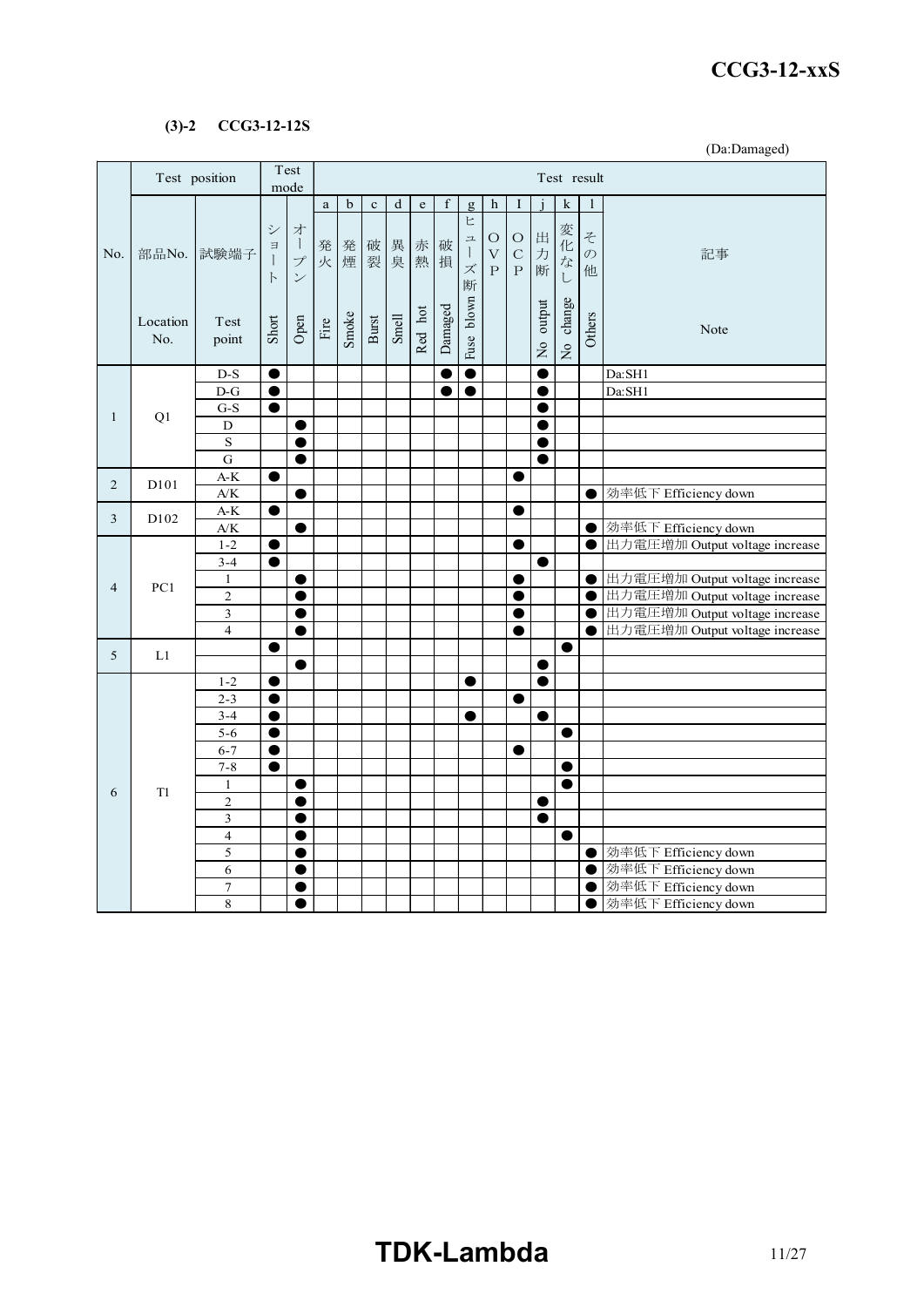#### **5.** 振動試験 **Vibration Test**

**MODEL : CCG3-12-05S**

#### **(1)** 振動試験種類 **Vibration Test Class**

・ 掃引振動数耐久試験 Frequency Variable Endurance Test

#### **(2)** 使用装置 **Equipment Used**

・ 振動試験機 : EM2201 (IMV) Vibrator

#### **(3)** 供試品台数 **The Number of D.U.T. (Device Under Test)**

- CCG3-12-05SF :  $1 \oplus (1$ unit)
- $CCG3-12-05SR$  : 1台 (1unit)
	- モデル名末尾のアルファベットは端子形状を表します。(F:DIPタイプ、R:SMDタイプ)

The alphabet at the end of the model name shows the terminal shape. (F:DIP type, R:SMD type)

#### **(4)** 試験条件 **Test Conditions**

| ・周波数範囲          | : $10 - 55$ Hz        | ・振動方向                      | X, Y, Z           |          |
|-----------------|-----------------------|----------------------------|-------------------|----------|
| Sweep Frequency |                       | <b>Vibration Direction</b> |                   |          |
| · 掃引時間          | : 1.0分間               | ・振幅                        | : 1.65mm $(-\pm)$ |          |
| Sweep Time      | $1.0$ min             | Amplitude                  |                   | (const.) |
| · 試験時間          | : 各方向共 1時間            |                            |                   |          |
| Test Time       | 1 hour each direction |                            |                   |          |

### **(5)** 試験方法 **Test Method**

供試品を基板に取付け、それを取付台に固定する。

Fix the D.U.T. on the circuit board and fit it on the Fitting-Stage.

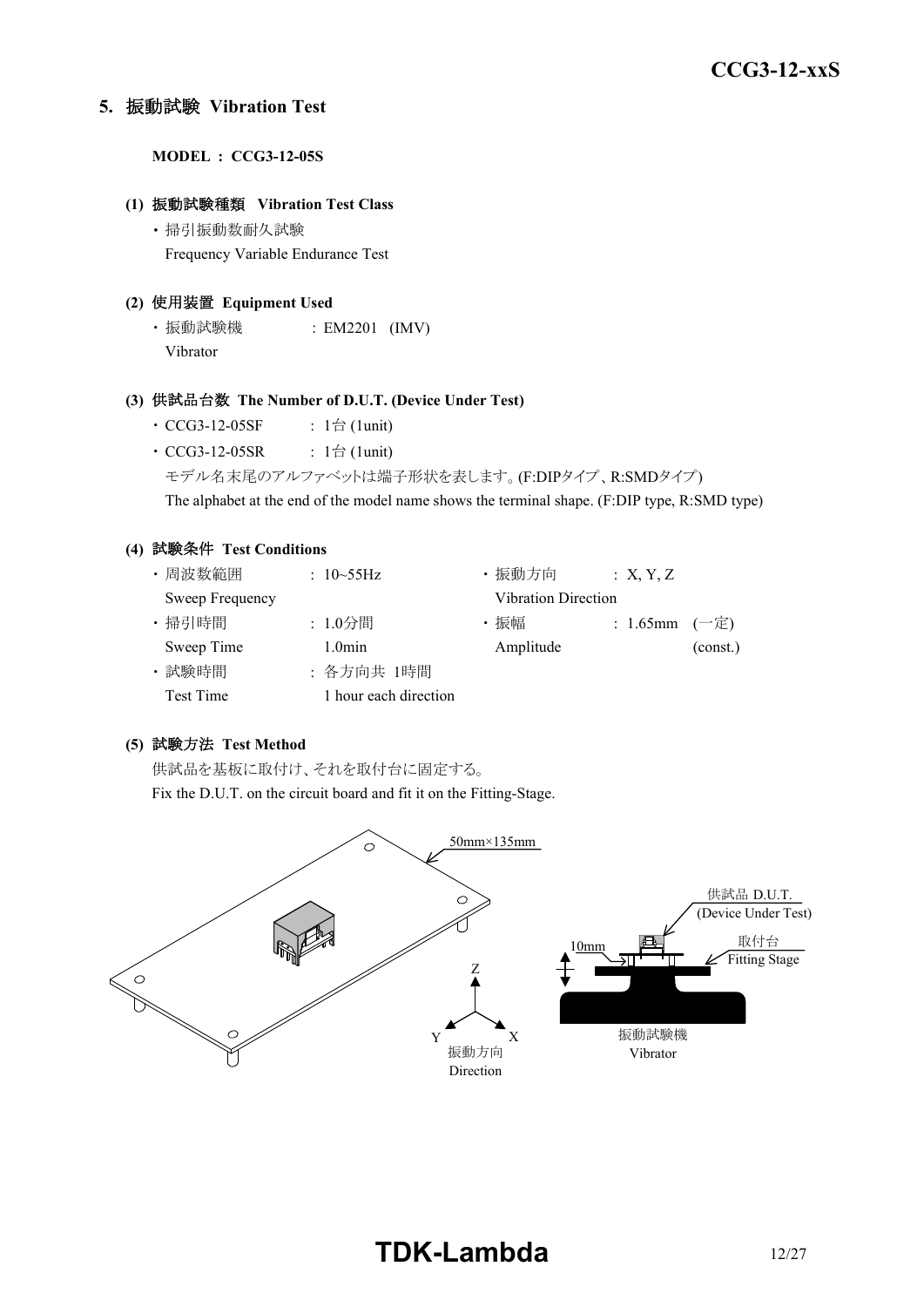#### **(6)** 試験結果 **Test Results**

合格 **OK**

- ・ 試験条件 Test Conditions
	- Input Voltage **Output Current**
	- ・ 周囲温度 : 25ºC Ambient Temperature
	- 入力電圧 : 12VDC · 出力電流 : CCG3-12-05S 0.6A (100%)

#### (6)-1 CCG3-12-05SF

| 測定確認項目<br>Check Item            | 試験前<br><b>Before Test</b> | 試験後<br>After Test |       |  |
|---------------------------------|---------------------------|-------------------|-------|--|
|                                 |                           |                   |       |  |
| 出力電圧                            | V                         | 4.989             | 4.989 |  |
| Output Voltage                  |                           |                   |       |  |
| 効率                              | $\frac{0}{0}$             | 81.57             | 81.57 |  |
| Efficiency                      |                           |                   |       |  |
| 出力リップルノイズ電圧                     |                           | 41.2              | 41.9  |  |
| Output Ripple and Noise Voltage | $mVp-p$                   |                   |       |  |
| 入力変動                            | mV                        | 0.1               | 0.1   |  |
| Line Regulation                 |                           |                   |       |  |
| 負荷変動                            |                           |                   |       |  |
| Load Regulation                 | mV                        | 0.9               | 0.9   |  |
| 耐電圧                             |                           | 異常無し              | 異常無し  |  |
| Withstand Voltage               |                           | <b>OK</b>         | OK.   |  |
| 外観                              |                           | 異常無し              | 異常無し  |  |
| Appearance                      |                           | <b>OK</b>         | OK    |  |

#### (6)-2 CCG3-12-05SR

| 測定確認項目<br>Check Item                           |               | 試験前<br><b>Before Test</b> | 試験後<br>After Test |
|------------------------------------------------|---------------|---------------------------|-------------------|
| 出力電圧<br>Output Voltage                         | V             | 4.950                     | 4.937             |
| 効率<br>Efficiency                               | $\frac{0}{0}$ | 81.19                     | 81.18             |
| 出力リップルノイズ電圧<br>Output Ripple and Noise Voltage | $mVp-p$       | 42.9                      | 42.5              |
| 入力変動<br>Line Regulation                        | mV            | 0.1                       | 0.4               |
| 負荷変動<br>Load Regulation                        | mV            | 1.2                       | 1.3               |
| 耐電圧<br>Withstand Voltage                       |               | 異常無し<br>OK.               | 異常無し<br>OK.       |
| 外観<br>Appearance                               |               | 異常無し<br><b>OK</b>         | 異常無し<br>OK.       |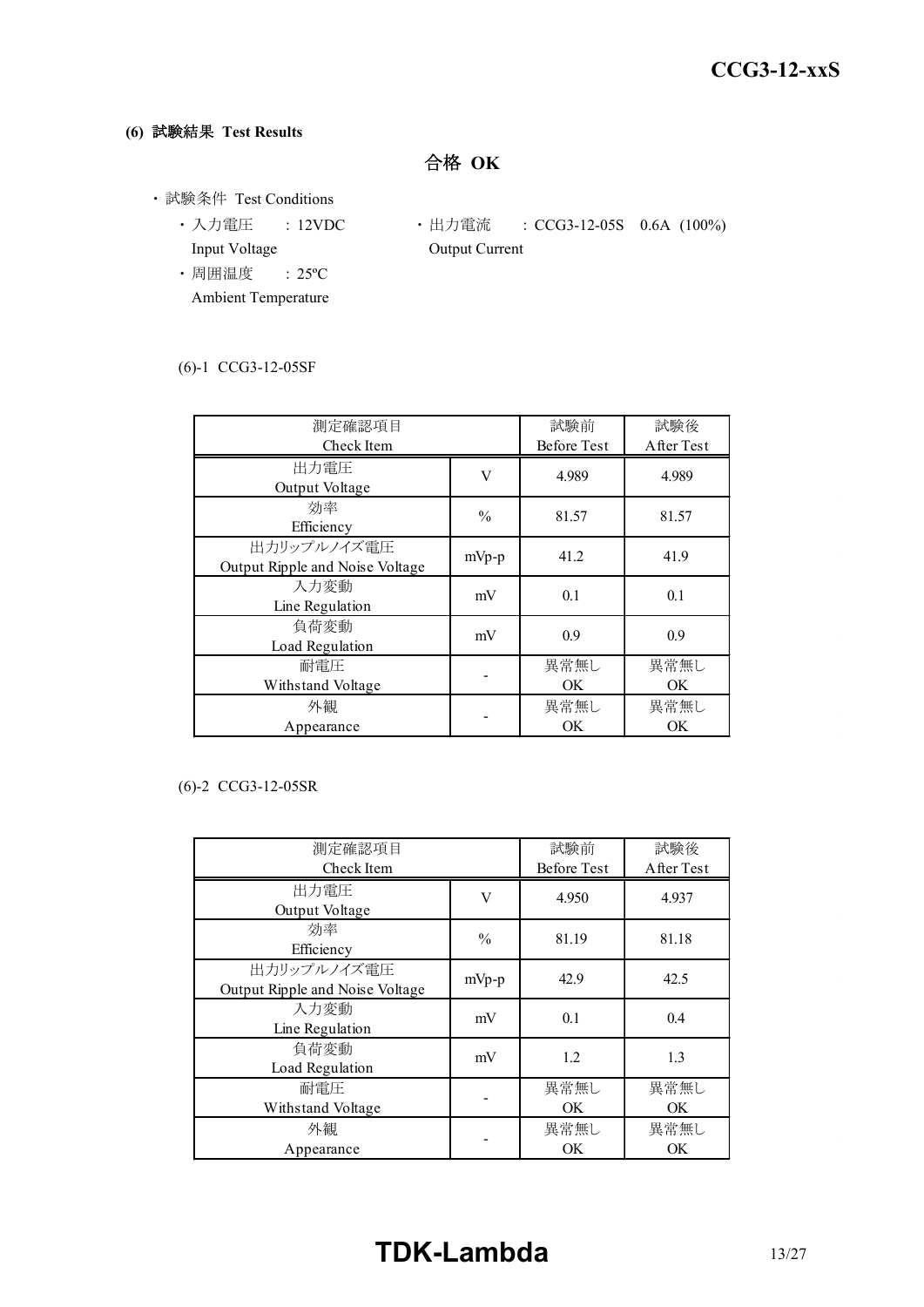#### **6.** 衝撃試験 **Shock Test**

**MODEL : CCG3-12-05S**

#### **(1)** 使用装置 **Equipment Used**

・ 振動試験機 : EM2201 (IMV) Vibrator

#### **(2)** 供試品台数 **The Number of D.U.T. (Device Under Test)**

- $\cdot$  CCG3-12-05SF : 1台 (1unit)
- $CCG3-12-05SR$  :  $1 \triangleq (1unit)$

モデル名末尾のアルファベットは端子形状を表します。(F:DIPタイプ、R:SMDタイプ) The alphabet at the end of the model name shows the terminal shape. (F:DIP type, R:SMD type)

#### **(3)** 試験条件 **Test Conditions**

| ・パルス波形          | : 正弦半波                               | ・加速度         | : 490.3 m/s <sup>2</sup>         |
|-----------------|--------------------------------------|--------------|----------------------------------|
| Pulse Waveform  | Half Sine Waveform                   | Acceleration |                                  |
| ・衝撃方向           | : X, Y, Z                            | · 試験時間       | : $1 \text{lms} \pm 5 \text{ms}$ |
| Direction       |                                      | Test Time    |                                  |
| ・衝撃回数           | : +、-方向に各3回                          |              |                                  |
| Number of Times | 3 times each for $+$ , $-$ direction |              |                                  |

#### **(4)** 試験方法 **Test Method**

供試品を基板に取り付け、それを取り付け台に固定する。 Fix the D.U.T. on the circuit board and fit it on the Fitting Stage.

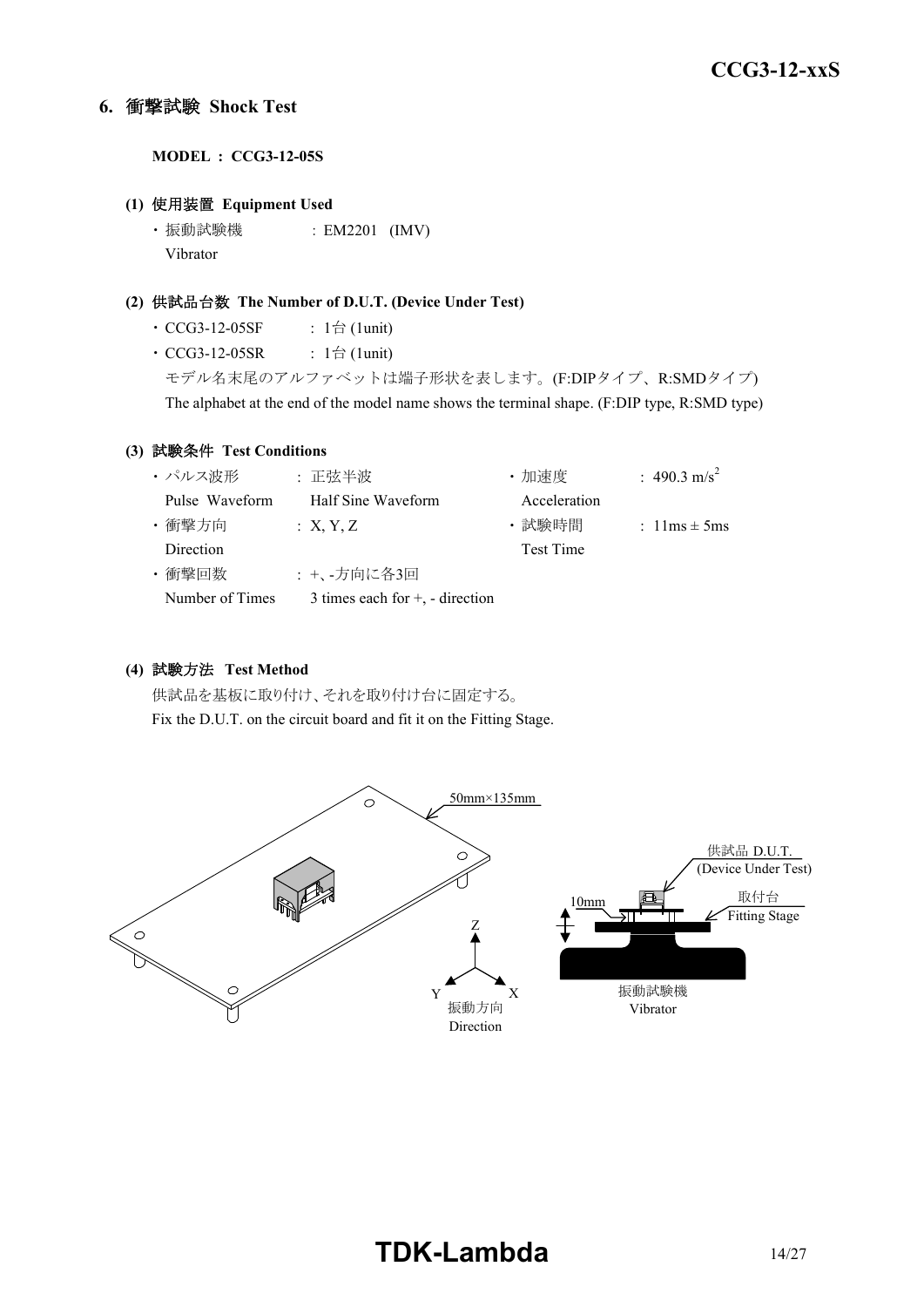## **(5)** 試験結果 **Test Results**

合格 **OK**

- ・ 試験条件 Test Conditions
	- Input Voltage **Output Current**
	- ・ 周囲温度 : 25ºC Ambient Temperature
	- 入力電圧 : 12VDC 出力電流 : CCG3-12-05S 0.6A (100%)

#### (5)-1 CCG3-12-05SF

| 測定確認項目                          | 試験前                | 試験後        |       |  |
|---------------------------------|--------------------|------------|-------|--|
| Check Item                      | <b>Before Test</b> | After Test |       |  |
| 出力電圧                            | V                  | 4.989      | 4.989 |  |
| Output Voltage                  |                    |            |       |  |
| 効率                              | $\frac{0}{0}$      | 81.57      | 81.57 |  |
| Efficiency                      |                    |            |       |  |
| 出力リップルノイズ電圧                     | $mVp-p$            | 41.2       | 41.9  |  |
| Output Ripple and Noise Voltage |                    |            |       |  |
| 入力変動                            | mV                 | 0.1        | 0.1   |  |
| Line Regulation                 |                    |            |       |  |
| 負荷変動                            | mV                 | 0.9        | 0.9   |  |
| Load Regulation                 |                    |            |       |  |
| 耐電圧                             |                    | 異常無し       | 異常無し  |  |
| Withstand Voltage               |                    | OK.        | OK.   |  |
| 外観                              |                    | 異常無し       | 異常無し  |  |
| Appearance                      |                    | <b>OK</b>  | OK    |  |

#### (5)-2 CCG3-12-05SR

| 測定確認項目<br>Check Item                           |               | 試験前<br><b>Before Test</b> | 試験後<br>After Test |
|------------------------------------------------|---------------|---------------------------|-------------------|
| 出力電圧<br>Output Voltage                         | V             | 4.950                     | 4.937             |
| 効率<br>Efficiency                               | $\frac{0}{0}$ | 81.19                     | 81.18             |
| 出力リップルノイズ電圧<br>Output Ripple and Noise Voltage | $mVp-p$       | 42.9                      | 42.5              |
| 入力変動<br>Line Regulation                        | mV            | 0.1                       | 0.4               |
| 負荷変動<br>Load Regulation                        | mV            | 1.2                       | 1.3               |
| 耐電圧<br>Withstand Voltage                       |               | 異常無し<br>OK.               | 異常無し<br>OK.       |
| 外観<br>Appearance                               |               | 異常無し<br><b>OK</b>         | 異常無し<br>OK.       |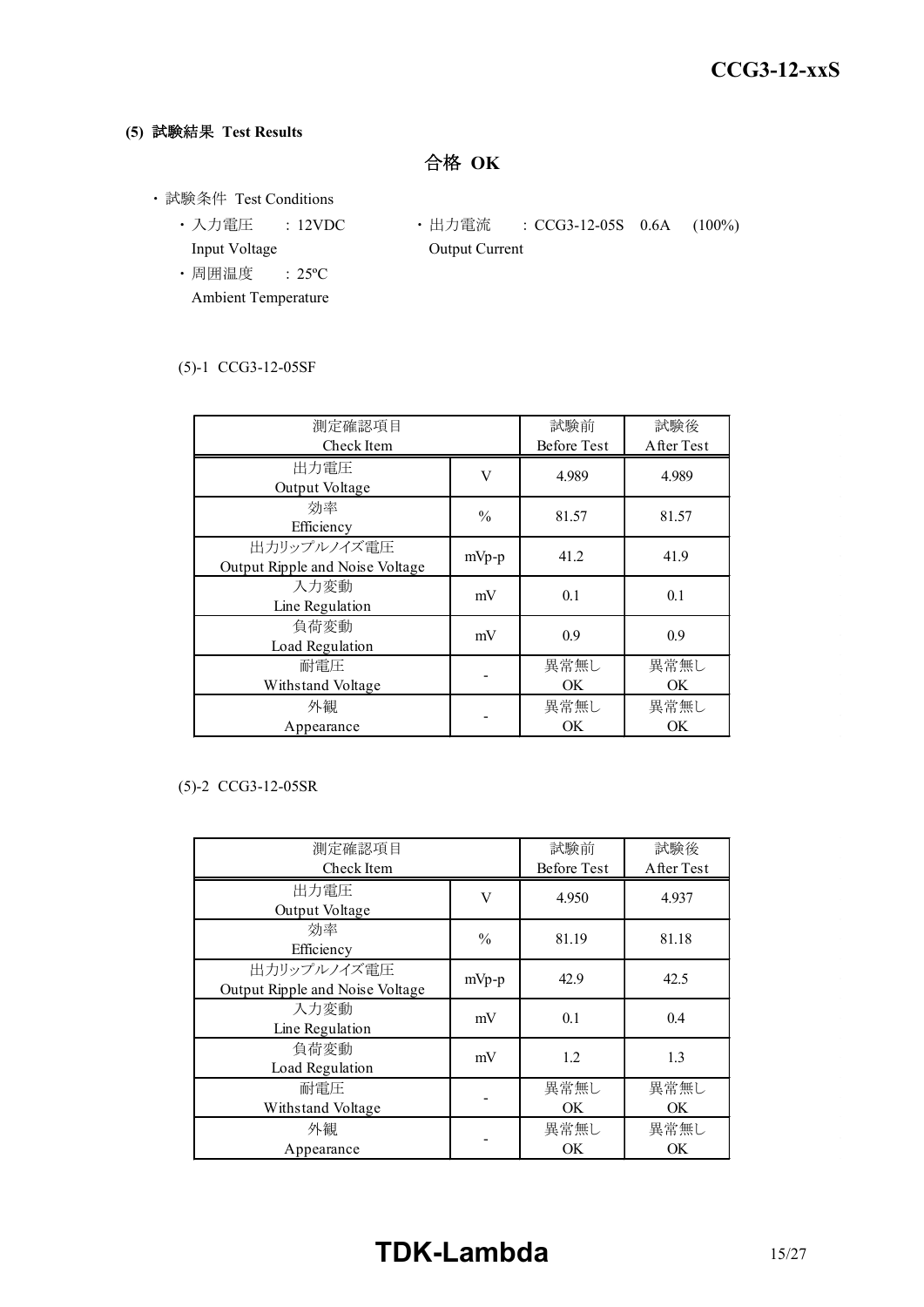### **7.** ノイズシミュレート試験 **Noise Simulate Test**

**MODEL : CCG3-12-03S, CCG3-12-15S**

| (1) 使用装置 Equipment Used                             |                              |                 |                     |                              |
|-----------------------------------------------------|------------------------------|-----------------|---------------------|------------------------------|
| ・ノイズシミュレーター                                         | $:$ INS-AX2-450TH            |                 | (Noise Laboratory)  |                              |
| Noise Simulator                                     |                              |                 |                     |                              |
| · カップリングクランプ : CA-805B                              |                              |                 | (Noise Laboratory)  |                              |
| Coupling Clamp                                      |                              |                 |                     |                              |
| (2) 供試電源台数 The number of D.U.T. (Device Under Test) |                              |                 |                     |                              |
| $\cdot$ CCG3-12-03S                                 | : $1 \oplus (1 \text{unit})$ |                 | $\cdot$ CCG3-12-15S | : $1 \oplus (1 \text{unit})$ |
| (3) 試験条件 Test Conditions                            |                              |                 |                     |                              |
| ・入力電圧                                               | : 12VDC                      |                 |                     |                              |
| Input Voltage                                       |                              |                 |                     |                              |
| ・出力電圧                                               | : 定格                         |                 |                     |                              |
| Output Voltage                                      | Rated                        |                 |                     |                              |
| ・出力電流                                               | $\cdot$ CCG3-12-03S          | 0A,0.8A         | $(0\%, 100\%)$      |                              |
| <b>Output Current</b>                               | CCG3-12-15S                  | 0A,0.2A         | $(0\%, 100\%)$      |                              |
| ・極性                                                 | $+$ , $-$                    |                 |                     |                              |
| Polarity                                            |                              |                 |                     |                              |
| ・ノイズ電圧                                              | : 入力ポート                      | 2kV             | 信号ポート               | 0.75kV                       |
| Noise Level                                         |                              | Input Port 2kV, | Signal Port         | 0.75kV                       |
| ・印加モード                                              | : 入力ポート ノーマル、                |                 | 信号ポート               | コモン                          |
| Mode                                                | <b>Input Port</b>            | Normal,         | Signal Port         | Common                       |
| ・パルス幅                                               | : $50 \sim 1000$ ns          |                 |                     |                              |
| Pulse Width                                         |                              |                 |                     |                              |
| ・トリガ選択                                              | $:$ Line                     |                 |                     |                              |
| <b>Trigger Select</b>                               |                              |                 |                     |                              |
| · 周囲温度                                              | $: 25^{\circ}C$              |                 |                     |                              |
| <b>Ambient Temperature</b>                          |                              |                 |                     |                              |

#### **(4)** 判定条件 **Acceptable Conditions**

1.試験中、5%を超える出力電圧の変動のない事

The regulation of output voltage must not exceed 5% of initial value during test.

2.試験後の出力電圧は初期値から変動していない事

The output voltage must be within the regulation of specification after the test.

3.発煙・発火のない事

Smoke and fire are not allowed.

#### **(5)** 試験回路 **Test Circuit**

A. 入力ポート(+Vin、-Vin)に規定のインパルス・ノイズをノーマルモードで印加する Apply the specified Impulse Noise to the Input Ports(+Vin, -Vin) with Normal Mode.



**TDK-Lambda** 16/27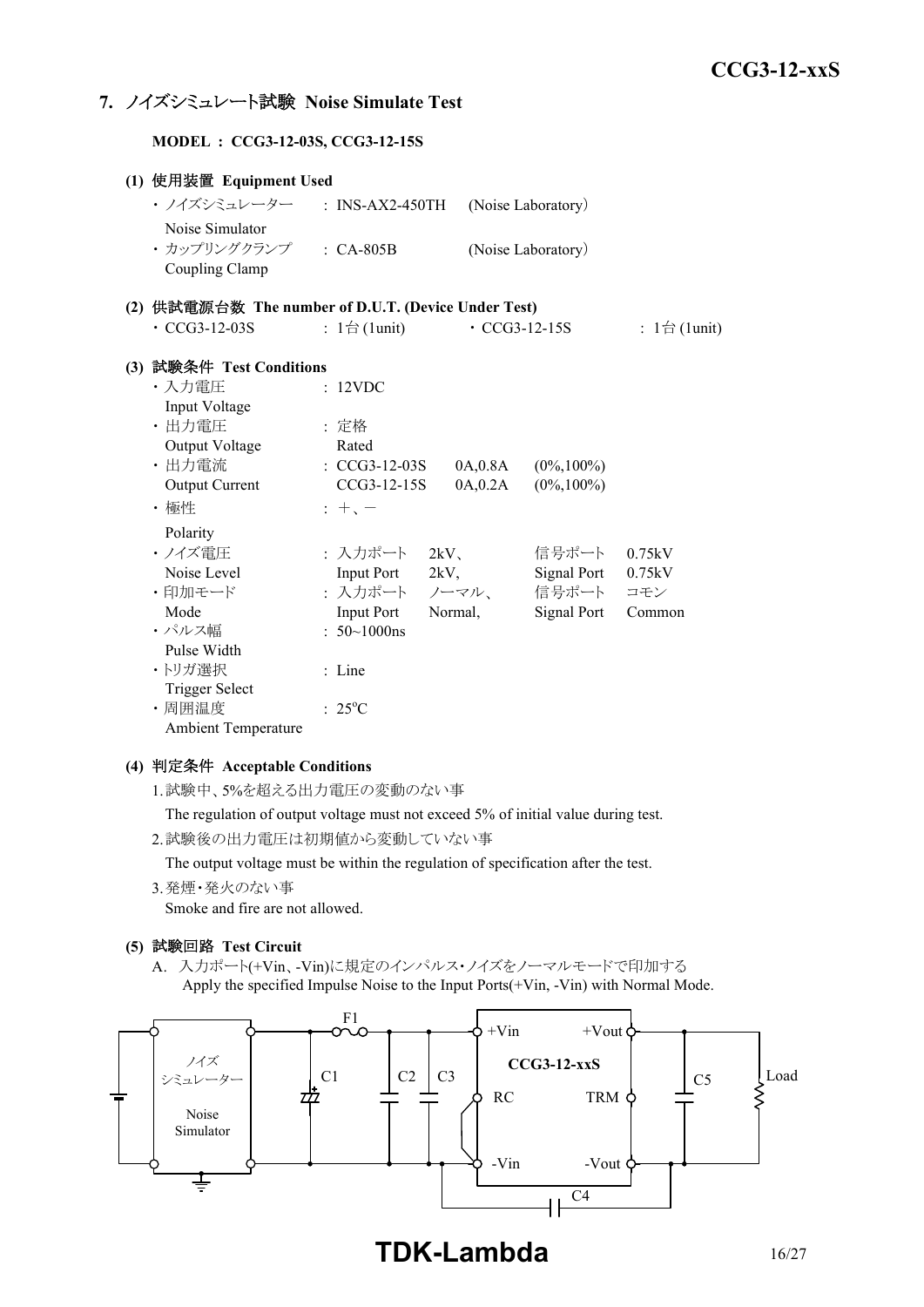*INSTRUCTION MANUAL* B. 信号ポート(RC、-Vin、TRM、+Vout、-Vout)に規定のインパルス・ノイズをコモンモードで印加する Apply the specified Impulse Noise to the Signal Ports(RC,-Vin,TRM,+Vout,-Vout) with Common Mode.



- ・ セラミックコンデンサ (C4) : 2kV 1000pF (C4520X7R3D102K, TDK) Ceramic Cap. ・ セラミックコンデンサ (C5) : 25V 10μF (C3216X7R1E106K, TDK) Ceramic Cap  $\cdot$  ヒューズ (F1) : 3.15A (DC86V11CT 3.15A, SOC) Fuse
- **(6)** 試験結果 **Test Results**

合格 **OK**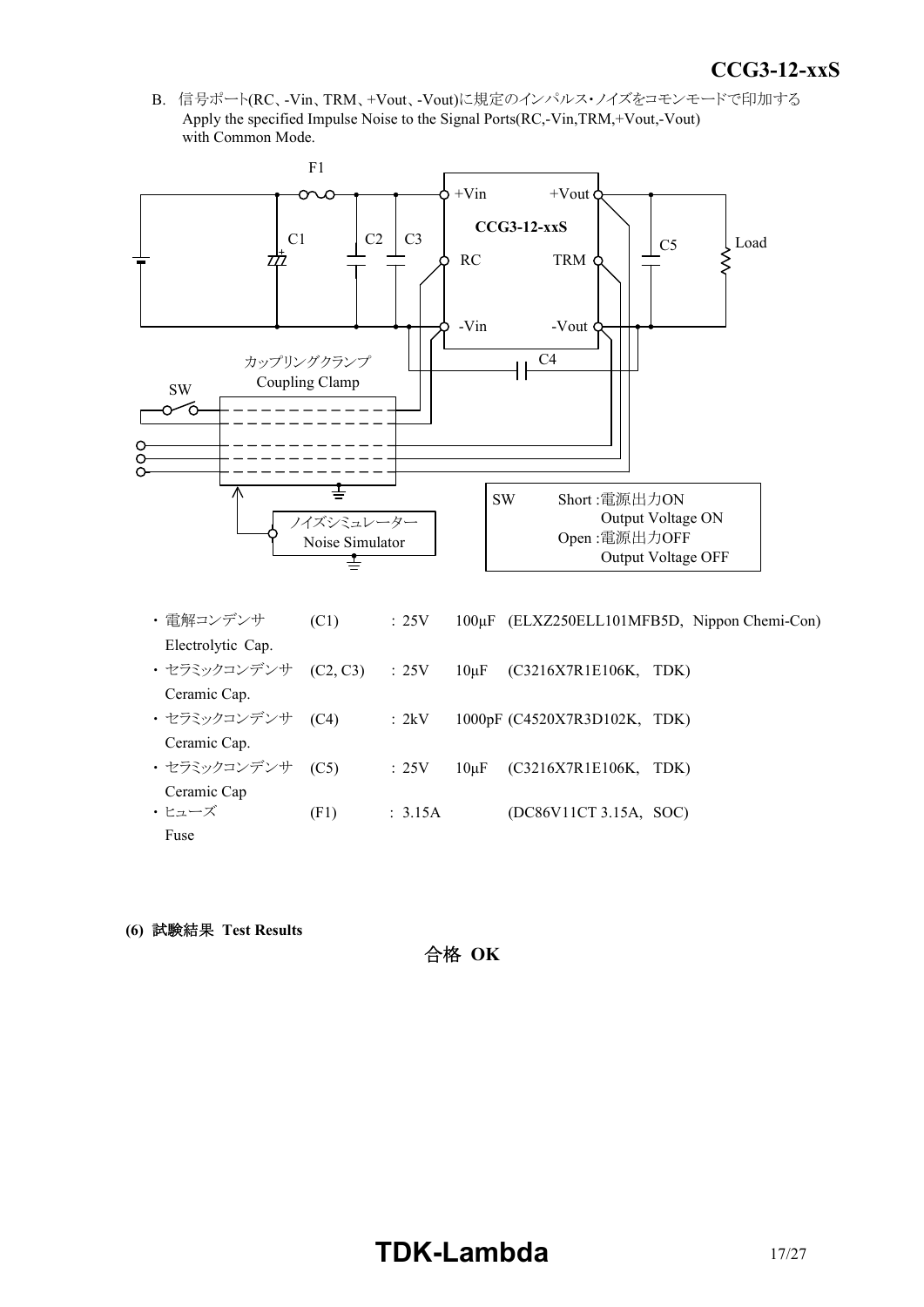### **8.** はんだ耐熱性試験 **Resistance to Soldering Heat Test**

#### **MODEL : CCG3-12-05S**

**(1) DIP Type**

#### **(1)-1** 使用装置 **Equipment Used**

・ 自動はんだ付け装置 : TLC-350XIV (SEITEC) Automatic Dip Soldering Machine

#### **(1)-2** 供試品台数 **The Number of D.U.T. (Device Under Test)**

•  $CCG3-12-05SF$  :  $1$ 台 (1unit)

#### **(1)-3** 試験条件 **Test Conditions**

| ・溶融はんだ温度                  | $\div$ 260°C. | ・予備加熱温度                 | $\therefore$ 120 <sup>o</sup> C |
|---------------------------|---------------|-------------------------|---------------------------------|
| Dip Soldering Temperature |               | Pre-heating Temperature |                                 |
| ・浸漬保持時間                   | : 12 秒間       | ・予備加熱時間                 | :60 秒間                          |
| Dip time                  | 12 seconds    | Pre-heating Time        | 60 seconds                      |

#### **(1)-4** 試験方法 **Test Method**

初期測定の後、供試品を基板にのせ、自動はんだ付装置でフラックス浸漬、予備加熱 、はんだ付けを 行う。常温常湿下に1時間放置し、出力に異常がないことを確認する。

After the initial characteristics measurement. Then fix the D.U.T. on a circuit board, transfer to flux-dipping, preheat and solder in the automatic dip soldering machine. Leave it for 1 hour at the room temperature, then check if there is no abnormal output.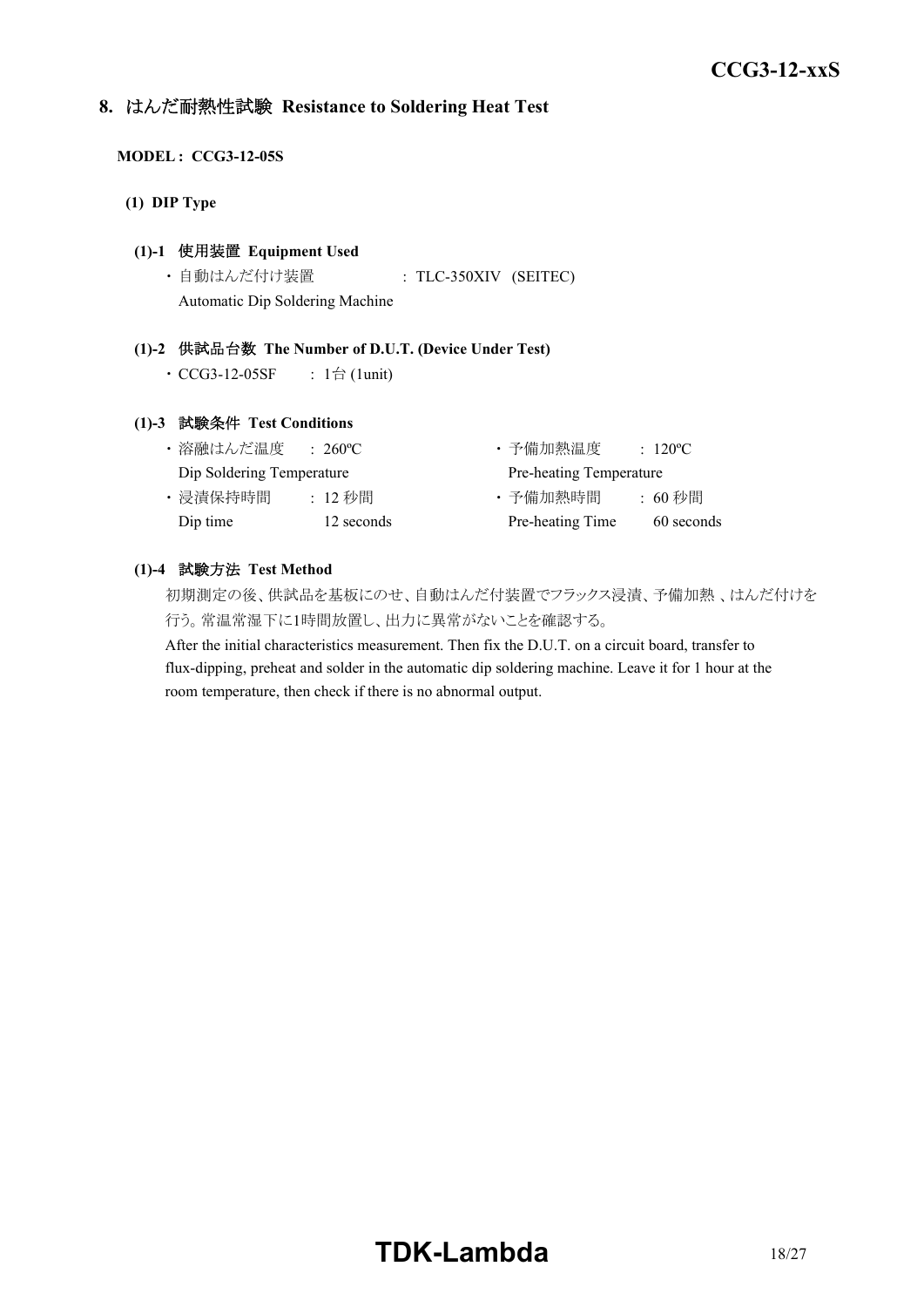#### **(1)-5** 試験結果 **Test Results**

合格 **OK**

- ・ 試験条件 Test Conditions
	- ・ 入力電圧 : 12VDC ・ 出力電流 : CCG3-12-05SF 0.6A (100%) ・ 周囲温度 : 25ºC Input Voltage Output Current Ambient Temperature

| 測定確認項目<br>Check Item                           |       | 試験前<br><b>Before Test</b> | 試験後<br>After Test |
|------------------------------------------------|-------|---------------------------|-------------------|
| 出力電圧<br>V<br>Output Voltage                    |       | 4.993                     | 4.989             |
| 効率<br>$\frac{0}{0}$<br>Efficiency              |       | 81.47                     | 81.57             |
| 出力リップルノイズ電圧<br>Output Ripple and Noise Voltage | mVp-p | 43.6                      | 41.2              |
| 入力変動<br>Line Regulation                        | mV    | 0.1                       | 0.1               |
| 負荷変動<br>Load Regulation                        | mV    | 1.0                       | 0.9               |
| 耐電圧<br>Withstand Voltage                       |       | 異常無し<br>OK.               | 異常無し<br>OK.       |
| 外観<br>Appearance                               |       | 異常無し<br><b>OK</b>         | 異常無し<br>OK.       |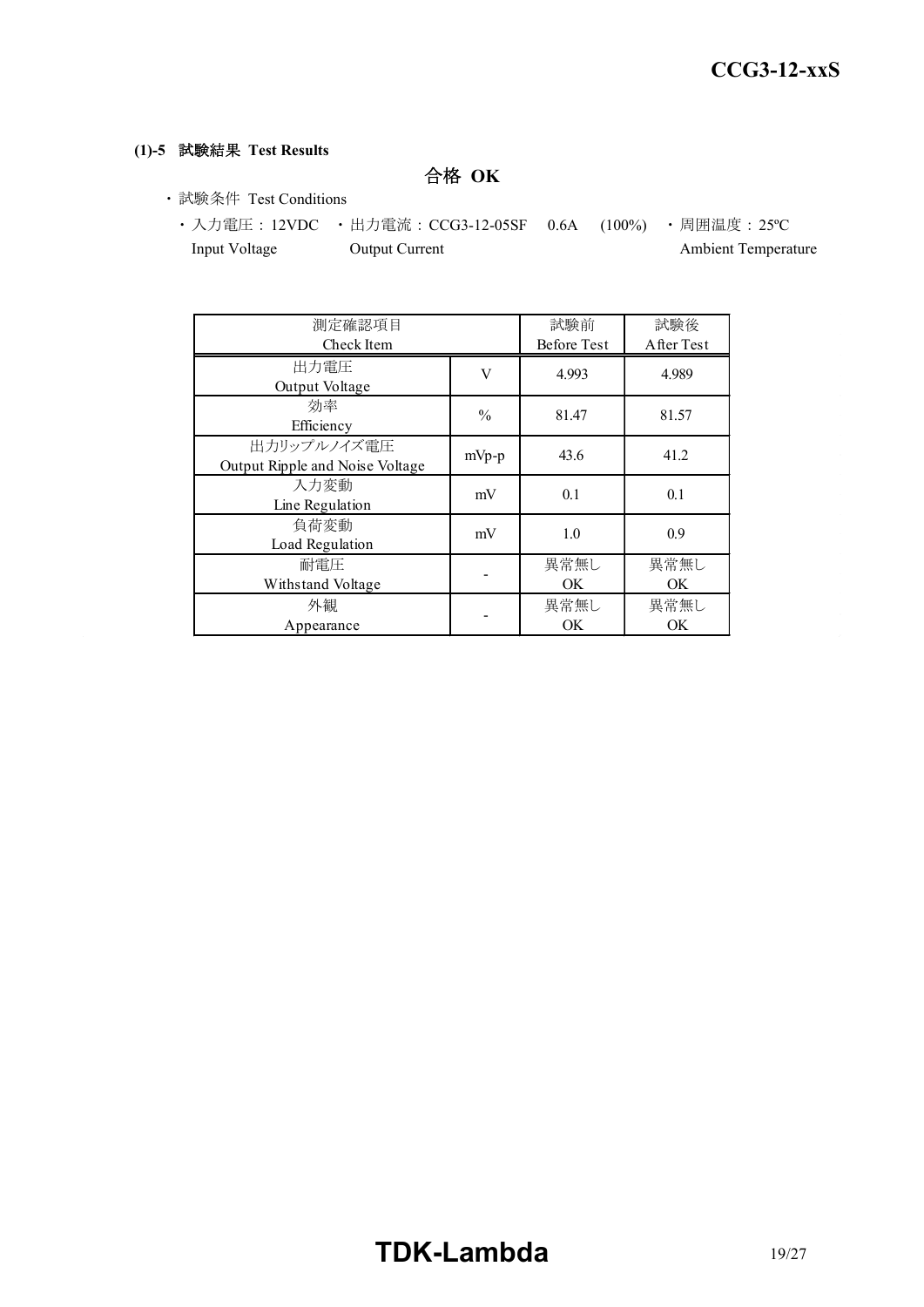#### **(2) SMD Type**

#### **(2)-1** 使用装置 **Equipment Used**

| ・リフロー炉      | : TNV-M508CR-P (タムラ製作所) |
|-------------|-------------------------|
| Reflow Oven | (TAMURA)                |

#### **(2)-2** 供試品台数 **The Number of D.U.T. (Device Under Test)**

| $\cdot$ CCG3-12-05SR | : 1台 (1unit) |
|----------------------|--------------|
|----------------------|--------------|

#### **(2)-3** 試験条件 **Test Conditions**

| ・最大加熱温度                     | : $250^{\circ}$ C ~ $255^{\circ}$ C |                  |                     |
|-----------------------------|-------------------------------------|------------------|---------------------|
| Maximum-heating Temperature |                                     |                  |                     |
| ・本加熱温度                      | : 230°C 以上                          | ・本加熱時間           | $: 30 \pm 10$ 秒間    |
| <b>Reflow Temperature</b>   | $230^{\circ}$ C over                | Reflow Time      | $30 \pm 10$ seconds |
| ・予備加熱温度                     | : $150^{\circ}$ C ~ $180^{\circ}$ C | ・予備加熱時間          | : 90±30 秒間          |
| Pre-heating Temperature     |                                     | Pre-heating Time | $90 \pm 30$ seconds |

#### **(2)-4** 試験方法 **Test Method**

初期測定の後、供試品をはんだ印刷された基板にのせ、リフロー炉で予備加熱、はんだ付けを行う。 常温常湿下に1時間放置し、出力に異常がないことを確認する。

After the initial characteristics measurement.

Then fix the D.U.T. on a solder pasted circuit board, transfer to pre-heat and solder in the reflow oven. Leave it for 1 hour at the room temperature, then check if there is no abnormal output.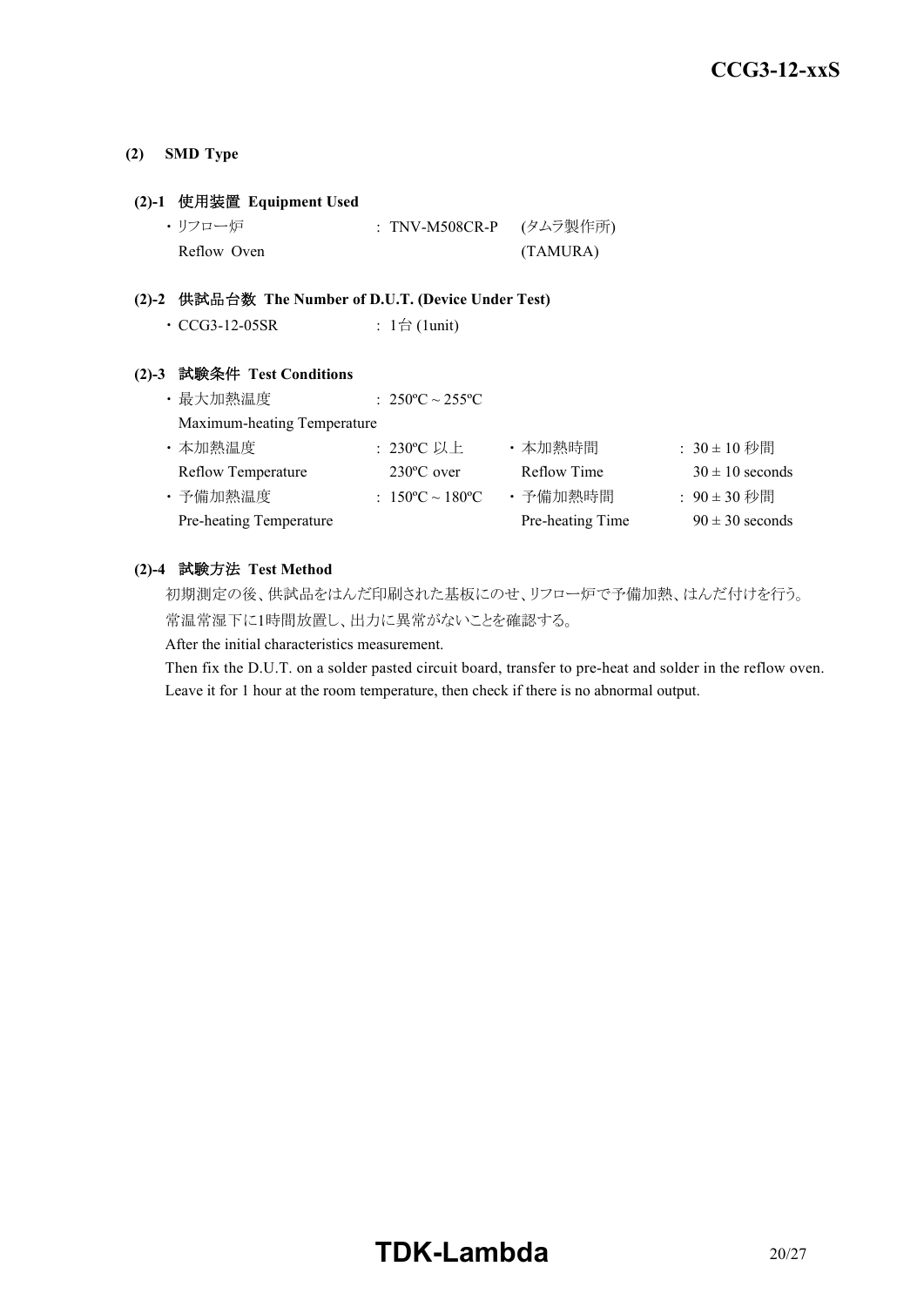#### **(2)-5** 試験結果 **Test Results**

合格 **OK**

- ・ 試験条件 Test Conditions
	- ・ 入力電圧 : 12VDC ・ 出力電流 : CCG3-12-05SR 0.6A (100%) ・ 周囲温度 : 25ºC Input Voltage Output Current Ambient Temperature

| 測定確認項目<br>Check Item                           |               | 試験前<br><b>Before Test</b> | 試験後<br>After Test |
|------------------------------------------------|---------------|---------------------------|-------------------|
| 出力電圧<br>Output Voltage                         | V             | 4.983                     | 4.989             |
| 効率<br>Efficiency                               | $\frac{0}{0}$ | 81.30                     | 81.57             |
| 出力リップルノイズ電圧<br>Output Ripple and Noise Voltage | mVp-p         | 49.6                      | 50.4              |
| 入力変動<br>Line Regulation                        | mV            | 0.2                       | 0.1               |
| 負荷変動<br>Load Regulation                        | mV            | $0.6^{\circ}$             | 0.9               |
| 耐電圧<br>Withstand Voltage                       |               | 異常無し<br>OK.               | 異常無し<br>OK.       |
| 外観<br>Appearance                               |               | 異常無し<br><b>OK</b>         | 異常無し<br>OK.       |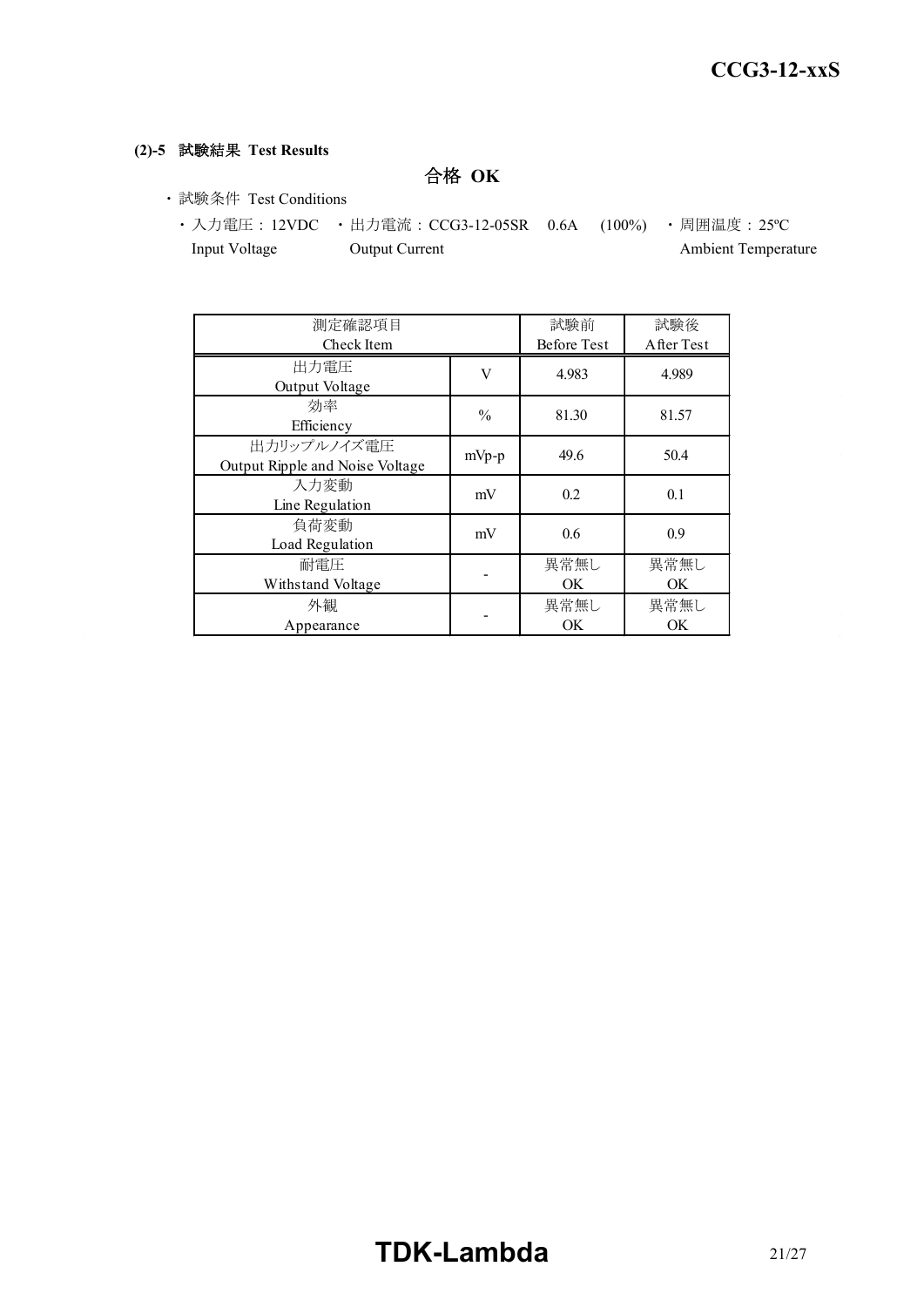#### **9.** 熱衝撃試験 **Thermal Shock Test**

**MODEL : CCG3-12-05S (1)** 使用装置 **Equipment Used** ・ 冷熱衝撃装置 : ES-77LH-R (HITACHI) Thermal Shock Chamber **(2)** 供試品台数 **The Number of D.U.T. (Device Under Test)**  $\cdot$  CCG3-12-05S : 15台 (15units) **(3)** 試験条件 **Test Conditions** ・電源周囲温度 : -40℃ ⇔ 125℃ Ambient Temperature ・ 試験時間 : 30min ⇔ 30min Test Time ・ 試験サイクル : 500 サイクル Test Cycle 500 Cycles ・ 非動作 Not Operating 1cycle 30min  $-40^{\circ}$ C  $-$ 125ºC

#### **(4)** 試験方法 **Test Method**

初期測定の後、供試品を試験槽に入れ、上記サイクルで試験を行う。500サイクル後に、供試品を 常温常湿下に1時間放置し、出力に異常がない事を確認する。

30min

After the initial characteristics measurement. Then put the D.U.T. in testing chamber, and test it according to the above cycle. 500 cycles later, leave it for 1 hour at the room temperature, then check if there is no abnormal output.

#### **(5)** 試験結果 **Test Results**

合格 **OK**

- ・ 試験条件 Test Conditions
	- 入力電圧 : 12VDC 出力電流 : CCG3-12-05S 0.6A (100%) 周囲温度 : 25℃ Input Voltage Output Current Ambient Temperature

測定データは次項に示す。 See next page for measuring data.

# **TDK-Lambda** 22/27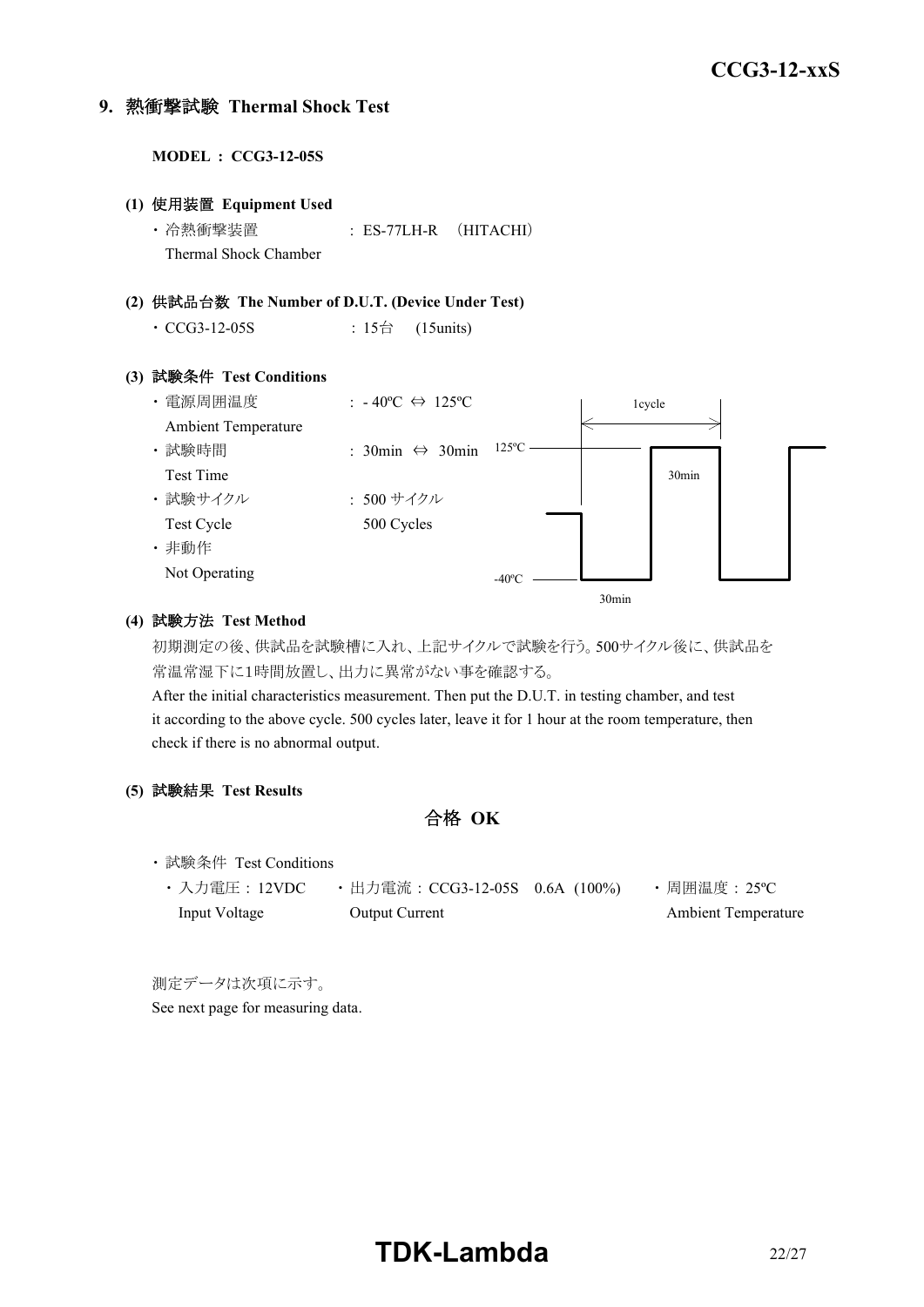

**TDK-Lambda** 23/27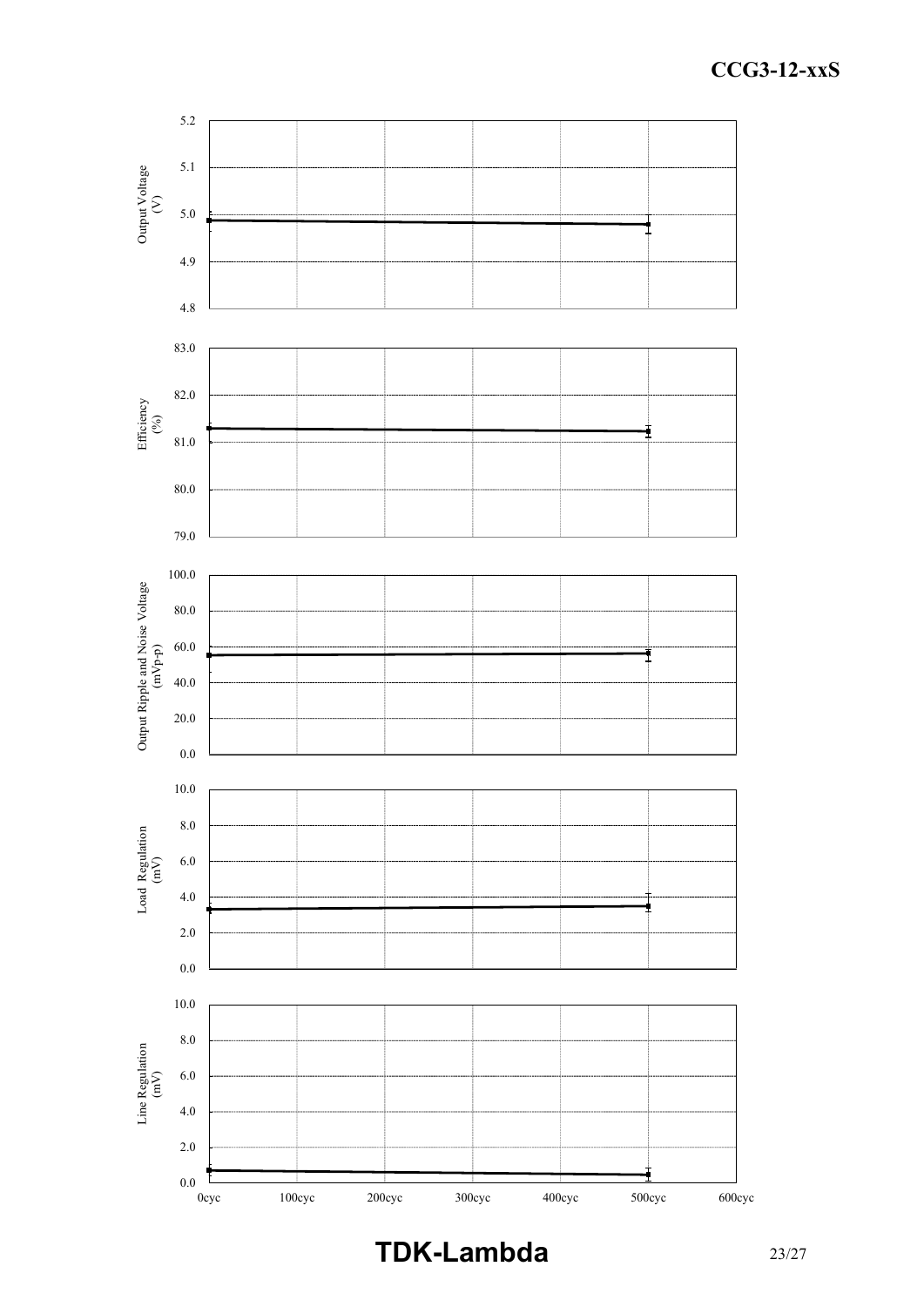#### *INSTRUCTION MANUAL* **10.** 高温加湿通電試験 **High Temperature and High Humidity Bias Test**

**MODEL : CCG3-12-05S**

#### **(1)** 使用装置 **Equipment Used**

・ 恒温恒湿槽 : PR-1KH (ESPEC) TEMP.&HUMID. CHAMBER

#### **(2)** 供試品台数 **The Number of D.U.T. (Device Under Test)**

• CCG3-12-05S : 15台 (15units)

#### **(3)** 試験条件 **Test Conditions**



#### **(4)** 試験方法 **Test Method**

初期測定の後、供試品を試験槽に入れ、槽の温度を室温(25ºC)から周囲温度が規定温度(85ºC) になるまで徐々に上げる。 供試体を規定の条件にて500時間試験を行い、常温常湿下に1時間放置 した後、出力に異常がない事を確認する。

After the initial characteristics measurement. Then put the D.U.T. in testing chamber, and the ambient temperature is gradually increased from 25ºC to 85ºC. Test the D.U.T for 500 hours according to above conditions and leave D.U.T. for 1 hour at the room temperature, then check if there is no abnormal output.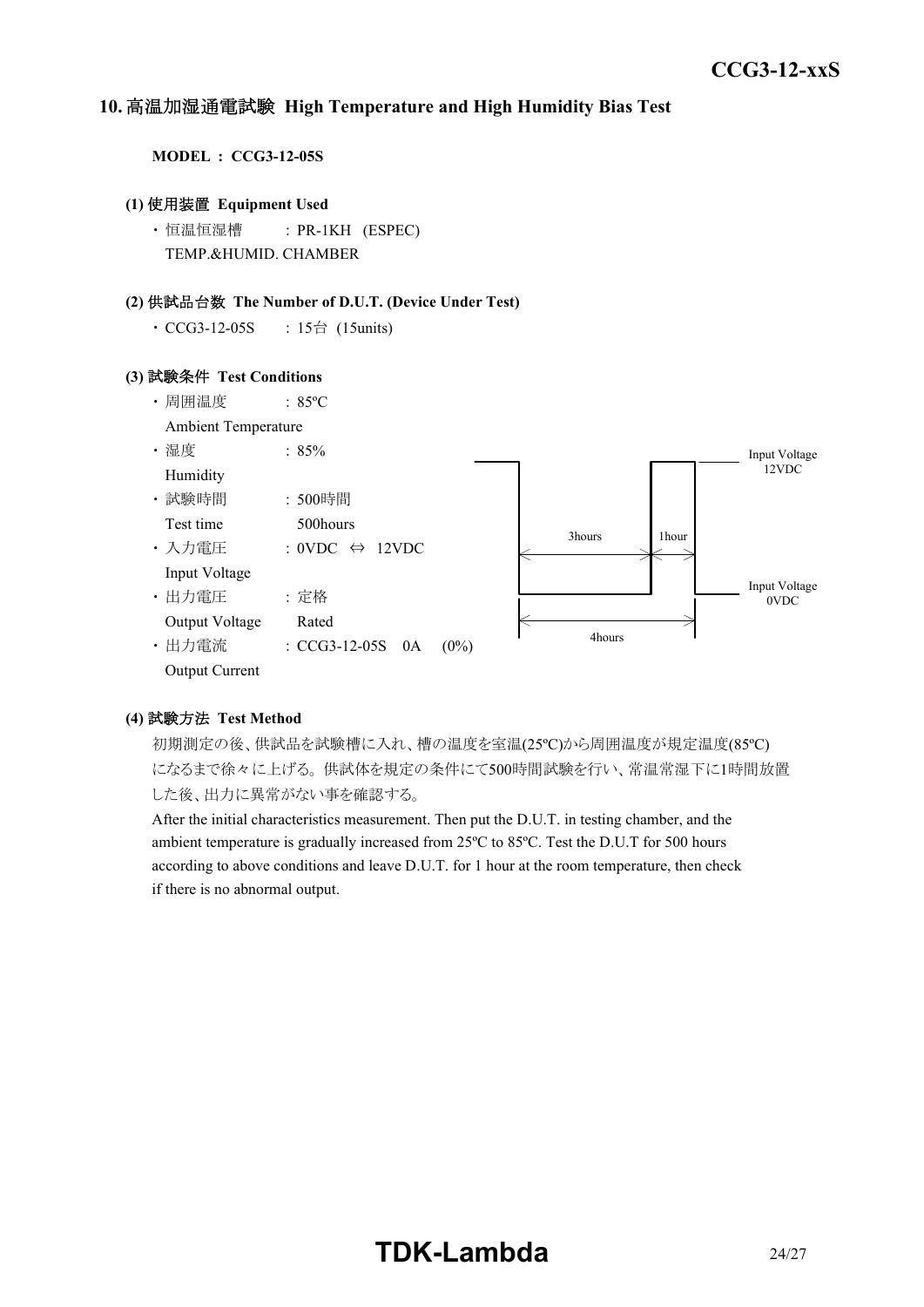#### **(5)** 試験結果 **Test Results**

合格 **OK**

・ 試験条件 Test Conditions

• 入力電圧 : 12VDC • 出力電流 : CCG3-12-05S 0.6A (100%) • 周囲温度 : 25℃ Input Voltage **Output Current Ambient Temperature** Ambient Temperature

| 測定確認項目<br>Check Item                           |               | 試験前<br><b>Before Test</b> | 試験後<br>After Test |
|------------------------------------------------|---------------|---------------------------|-------------------|
| 出力電圧<br>Output Voltage                         | V             | 5.015                     | 5.016             |
| 効率<br>Efficiency                               | $\frac{0}{0}$ | 81.10                     | 80.91             |
| 出力リップルノイズ電圧<br>Output Ripple and Noise Voltage | $mVp-p$       | 45.8                      | 47.9              |
| 入力変動<br>Line Regulation                        | mV            | 0.3                       | 0.7               |
| 負荷変動<br>Load Regulation                        | mV            | 0.6                       | 0.5               |
| 耐電圧<br>Withstand Voltage                       |               | 異常無し<br><b>OK</b>         | 異常無し<br>OK        |
| 外観<br>Appearance                               |               | 異常無し<br>OK                | 異常無し<br>OK        |

上記は代表サンプルの測定結果です。他サンプルもほぼ同等の結果です。

The above data is the result of the representative sample.

Other samples have almost the same results.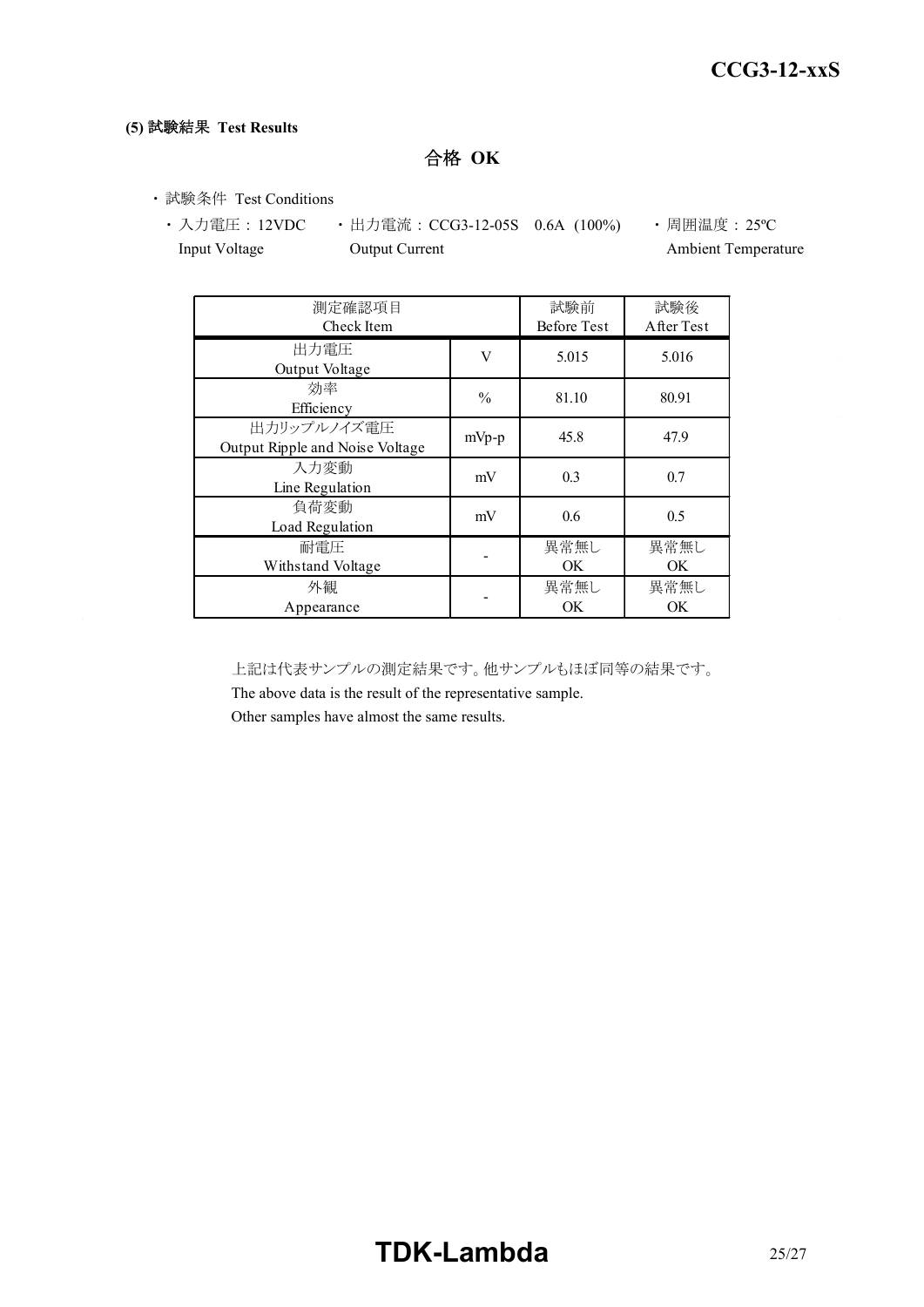#### **11.** 高温連続通電試験 **High Temperature Bias Test**

**MODEL : CCG3-12-05S**

#### **(1)** 使用装置 **Equipment Used**

• 恒温槽 : PH-400 (ESPEC) THERMAL CHAMBER

#### **(2)** 供試品台数 **The Number of D.U.T. (Device Under Test)**

 $\cdot$  CCG3-12-05S : 15台 (15units)

#### **(3)** 試験条件 **Test Conditions**

- ・ 周囲温度 : 85ºC
- Ambient Temperature
- ・ 試験時間 : 2000時間
- Test time 2000 hours
- ・ 入力電圧 : 12VDC Input Voltage

- ・ 出力電圧 : 定格 Output Voltage Rated
- ・ 出力電流 : CCG3-12-05S 0.6A (100%)
- Output Current

#### **(4)** 試験方法 **Test Method**

初期測定の後、供試品を試験槽に入れ、槽の温度を室温(25ºC)から周囲温度が規定温度(85ºC) になるまで徐々に上げる。 供試体を規定の条件にて2000時間試験を行い、常温常湿下に1時間放置 した後、出力に異常がない事を確認する。

After the initial characteristics measurement. Then fix the D.U.T. in testing chamber, and the ambient temperature is gradually increased from 25ºC to 85ºC. Test the D.U.T for 2000 hours according to above conditions and leave D.U.T. for 1 hour at the room temperature, then check if there is no abnormal output.